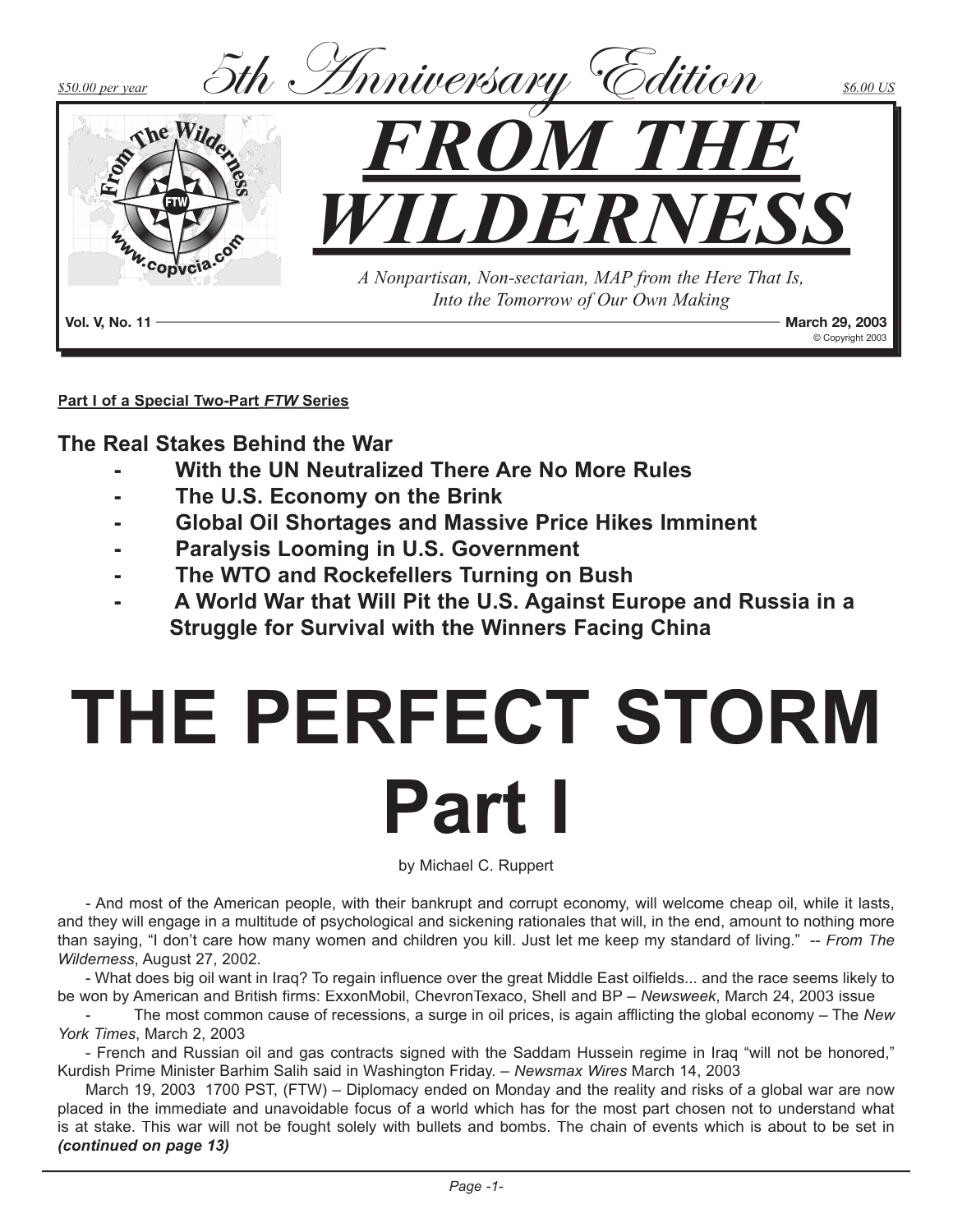## *From The Wilderness*

Michael C. Ruppert Publisher/Editor

Contributing Editor--------------- Peter Dale Scott, Ph.D. Contributing Editor – Energy ---------- Dale Allen Pfeiffer Office of Public Affairs---------------------- Michael Leon

*From The Wilderness* is published eleven times annually. Subscriptions are \$50 (US) for 12 issues.

#### *From The Wilderness*

P.O. Box 6061- 350, Sherman Oaks, CA 91413 www.copvcia.com editorial: editor@copvcia.com subscriptions and customer service: service@copvcia.com

(818) 788-8791 \* (818) 981-2847 fax

### **TABLE of CONTENTS**

| Unholy Grail: The Quest for Genetic Weapons - Part I  3 |  |
|---------------------------------------------------------|--|
| Rolling Start: The Idiot Prince Will Have His War  10   |  |
|                                                         |  |
|                                                         |  |

© Copyright 2003, Michael C. Ruppert and From The Wilderness Publications, www.copvcia.com. All Rights Reserved.

#### **REPRINT POLICY**

Any story, originally published in From The Wilderness, more than thirty days old may be reprinted in its entirety, non-commercially, if, and only if, the author's name remains attached and the following statement appears:

"Reprinted with permission, Michael C. Ruppert and From The Wilderness Publications, www.copvcia.com, P.O. Box 6061-350, Sherman Oaks, CA, 91413. 818-788-8791. *FTW* is published monthly, annual subscriptions are \$50 per year."

THIS WAIVER DOES NOT APPLY TO PUBLICATION OF NEW BOOKS.

For reprint permission for "for profit" publication, please contact Michael Leon. For Terms and Conditions on subscriptions and the From The Wilderness website, please see our website at: www.fromthewilderness.com

## *FTW* **Celebrates 5th Anniversary**

## **Thank you!**

I sat down at my computer five years ago in utter frustration at the predictable and familiar moves to weaken the impact of the Gary Webb San Jose Mercury News series exposing direct CIA connections to the cocaine trade. I had seen these developments before and, after what was then 18 years of experience in dealing with the CIA, politicians, government agencies and the press, I felt that I had something to offer to people I knew who were trying to make sense of how the story was unfolding.

I sat down at my computer and wrote a short six-page newsletter which I decided to call From the Wilderness because I felt that I had been an unheard voice crying in the wilderness for too many years. There were many, many more like me and we had no voice, even though we had much insight and experience that could be of use to people who were making the same mistakes and falling prey to the same tactics that had sabotaged us.

I mailed out 68 copies of the first newsletter and I asked those who received it to send me \$25 each if they wanted me to write another the following month. The response was overwhelming.

Five years later, *FTW* now has more than 7,000 subscribers in 37 countries including more than 30 members of the U.S. Congress and the intelligence committees of both Houses.

Throughout all that time I have been regularly humbled by the support shown by our subscribers. You have seen us through two grave crises including one - a deliberate attempt by government agencies to bankrupt us in 2001 - where you opened your hearts and checkbooks, sending us more than \$11,000 to keep us going.

For five years I have had no standard or objective any higher than providing our readers with useful and important material that helps them understand the crazy, messed up world in which we live.

Since 9-11 we have more than tripled in size and we have become known and respected around the world. I have been proud to introduce you to many talented writers and some very great minds who otherwise would have had no voice.

We have made a difference.

We will continue to make a difference.

But none of this, absolutely none, would have been possible without the support and loyalty you, our subscribers, have shown us. By voting with your money and your time, you have given *FTW* legs to travel the world and influence it. This is just the beginning.

But as I look back on the last five years and all the miracles that have taken place, all the love and support we have been shown, I find it hard to say just how grateful I and all the *FTW* staff are for what you have made possible.

Thank you! Mike Ruppert

Publisher/Editor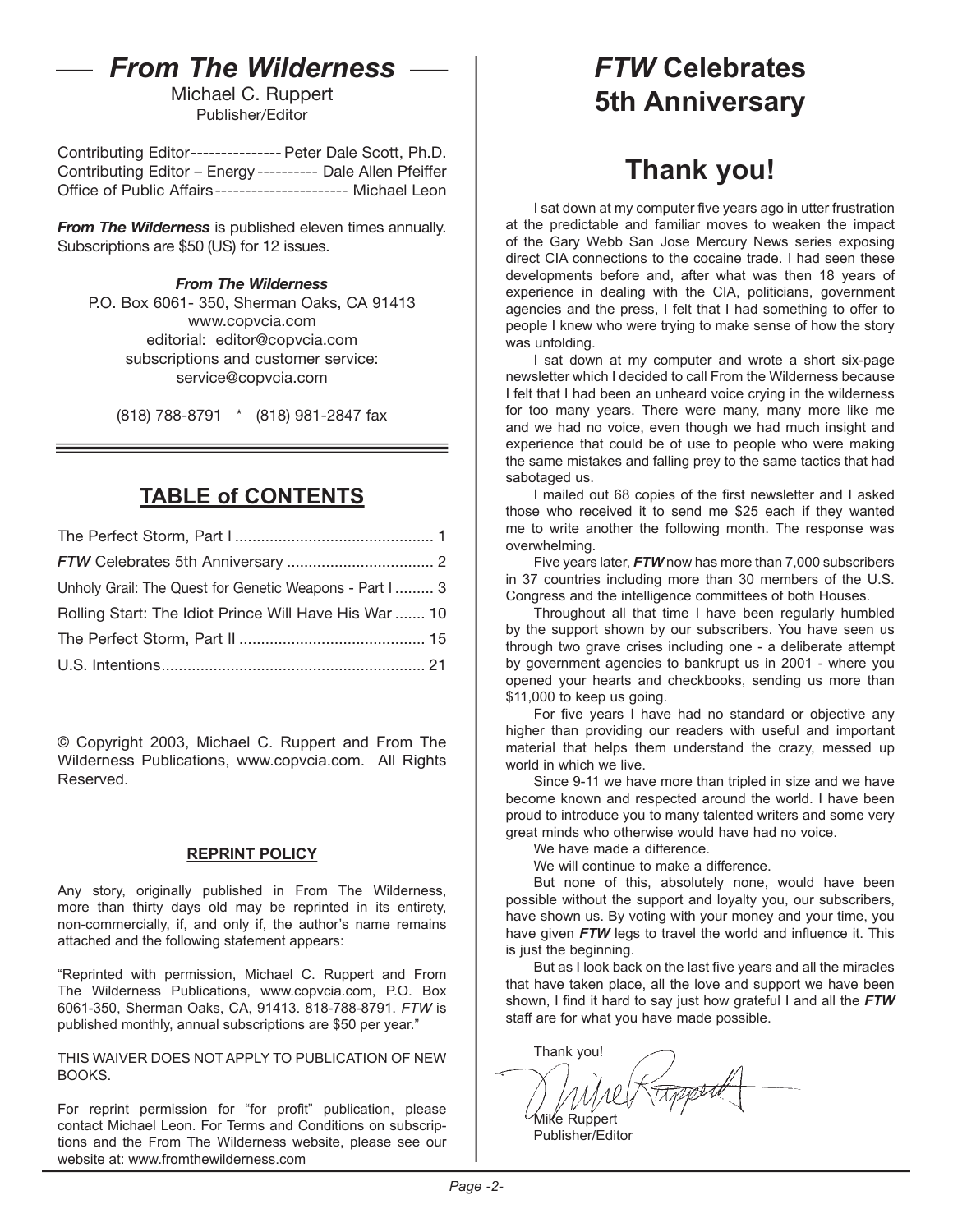## **Unholy Grail: The Quest for Genetic Weapons**

### **- South Africa, Israel Have Sought "Ethnic Bombs"**

### **- Genetic "Agroterrorism" Could Look Like an "Act of God" and the U.S., the Worlds' Biotech Leader, Could become the Biggest Victim**

by Kéllia Ramares

[Since the attacks of Sept. 11, 2001 there has been a great deal of discussion and speculation as to whether or not genespecific bioweapons might be used as a weapon of war or, in the gloomiest of scenarios, as an instrument of global population reduction to alleviate the inevitably drastic consequences of Peak Oil. *FTW* asked radio public affairs producer and investigative journalist Kéllia Ramares to take a critical look at whether such weapons actually exist. While not definitively establishing that such weapons do exist, Ramares had documented, in chilling detail, both the scientific feasibility of such weapons and the fact that several nations have been actively pursuing them for some time. - MCR]

"...to the extent that any country were to attack us with nuclear weapons then we obviously have a nuclear response. With respect to biologicals and chemicals, we have indicated it would be a swift, devastating response and overwhelming force. We have not indicated what that might entail. We've left that deliberately open."

-- Secretary of Defense William S. Cohen in an interview for the *PBS* "Frontline" program "Plague Wars" aired on 10.13.98.

Mar. 4, 2003, 00:30 PST (FTW) -- Biological and chemical weapons are as old as the discovery of poison. Examples of chemical warfare go back at least as far as Ancient Greece, where Solon of Athens poisoned his enemy's water supply during the siege of Krissa in 6th Century B.C.E.**1** In Europe, biological weapons, in the form of the bodies of plague victims being catapulted over the walls of a besieged city, go back to at least the year 1346.**2** In 18th Century North America, Indian populations were given smallpox infected blankets during the French and Indian War.**3** In modern times, there is evidence of a World War II-era Japanese biological weapons program and Japanese use of plague against the civilian Chinese population of Chiangking Province.**4** Out of World War II came the mushroom cloud that still haunts popular imagination. But the stillunsolved anthrax attacks in the U.S. in October 2001 and the White House's insistence that Iraq is concealing chemical and biological weapons has again brought these types of weapons to public attention.

The Biological and Toxin Weapons Convention**5** prohibits the development, production and stockpiling of biological and toxic weapons. The BTWC was signed on April 10, 1972, and entered into force on March 26, 1975. The Convention is a disarmament treaty, meant to "exclude completely the possibility" of biological agents and toxins being used as weapons by abolishing the weapons themselves.**6**

The United States, the United Kingdom, and several countries thought by the United States Government to have bioweapons programs are original signatories to the BTWC. These include the Russian Federation, Iran, South Africa, South Korea and Syria.**7** North Korea, Iraq and Libya subsequently signed the convention.**8** The United States ratified the BTWC on March 26, 1975.**9** Non-signatories include several former Soviet republics in volatile Central Asia: Azerbaijan, Kazakhstan, Kyrgyzstan, and Tajikistan.**10**

The BTWC forbids work on offensive biological weapons. Perhaps the most egregious violation of the Convention has been the former Soviet Union's offensive biological weapons program.**11**

The Convention allows defensive biological work, such as the development of vaccines. However, the line between defensive and offensive work is very thin; in order to make a vaccine or an antidote, one must first learn how a pathogen works, and that information could be put to offensive use.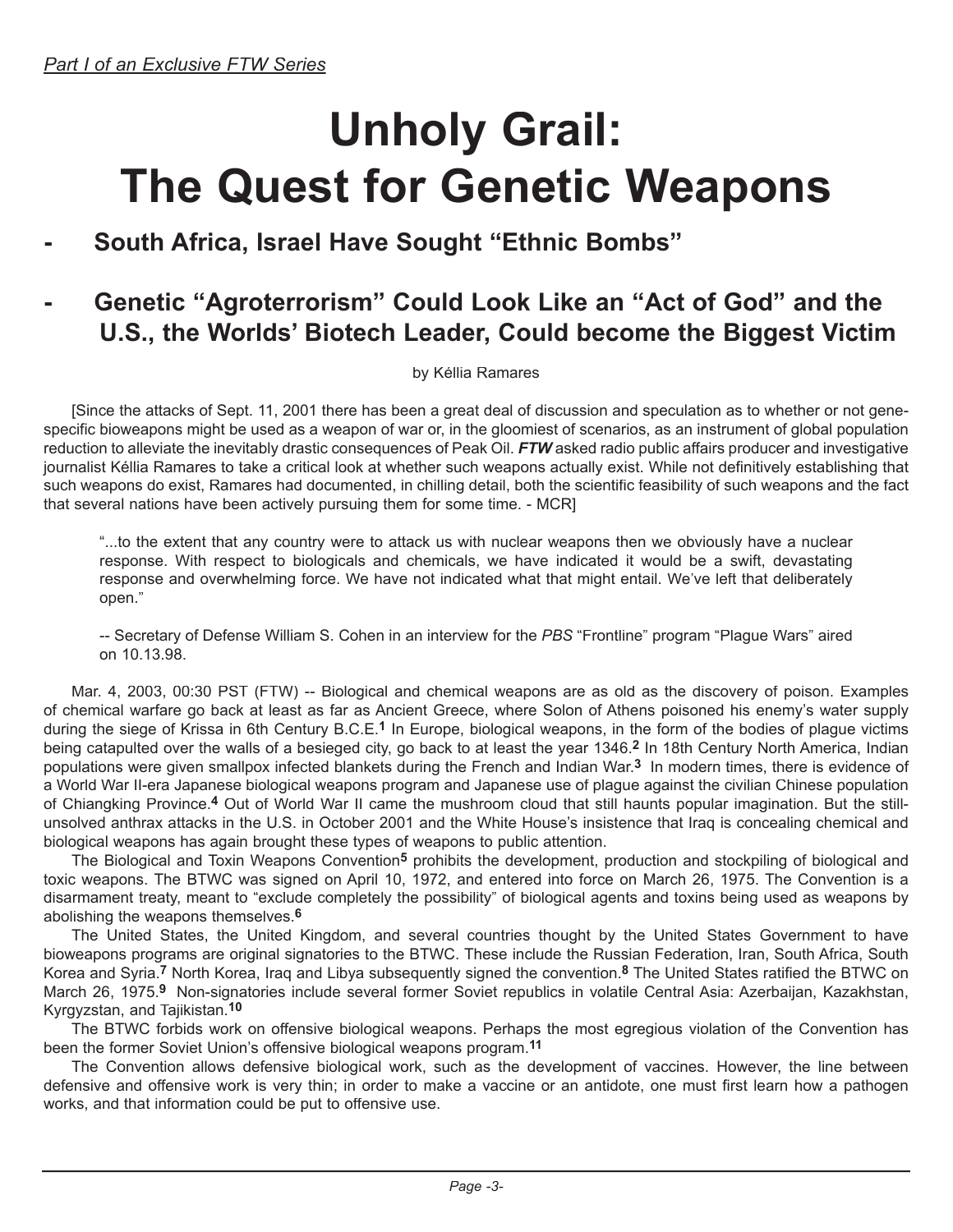#### **Biological and Chemical Weapons: Is their use inevitable?**

In 1997, Secretary of Defense William S. Cohen reported that more than 25 countries had, or may be developing, nuclear, biological and chemical (NBC) weapons and the means to deliver them, and that a larger number were capable of producing such weapons, potentially on short notice.**12**

There are a number of reasons why, despite the BTWC, the use of biological and chemical weapons becomes more and more likely:

1) It is extremely difficult to monitor the creation of bioweapons because there are no critical raw materials, e.g. uranium or plutonium, the mining, manufacture or transportation of which could be evidence of the creation of the weapon; a small amount of a bioagent can do a lot of damage, so no major stockpiling is needed; **13**

2) Bioweapons are cheap compared to conventional and nuclear weapons, and can be economically developed through computer modeling. Furthermore, bioweapons do not require a large and expensive delivery infrastructure of conventional weapons, i.e. planes, aircraft carriers, missiles, etc.**14** For example, anthrax was sent through the U.S. mails in 2001;

3) The spread of human, animal or crop disease can be made to look like an "act of God" with no one able to trace the perpetrator(s); **15**

Additionally, smaller states with little or no nuclear capability can view chemical and biological weapons as a counterforce to the heavy nuclear and conventional capabilities of the United States, which is threatening possibly nuclear "preemptive action" under the so-called Bush Doctrine".**16** 

Biological and chemical weapons can be used by countries, corporations, terrorist groups, organized crime and disaffected or mentally ill individuals who would not have the means to build up a conventional or nuclear arsenal. Properly deployed, they have the capability of rapidly killing more people than a nuclear weapon. In an interview for the PBS television program Frontline in 1998, then Secretary of Defense William S. Cohen said, "If you look at the impact that a biological weapon can have, in terms of its cost and consequence, you will find that it does not take a great deal to develop it in terms of money. It has a major consequence if you were to, for example, take roughly 100 kilograms (about 220 pounds) of anthrax and you were to properly disperse [it], that would have the impact of something like two to six times the consequence of a one megaton nuclear bomb."**17** 

#### Moreover, the May 1997 *Report of the Quadrennial Defense Review* stated:

...the threat or use of chemical and biological weapons (CBW) is a likely condition of future warfare, including in the early stages of war to disrupt U.S. operations and logistics. These weapons may be delivered by ballistic missiles, cruise missiles, aircraft, special operations forces, or other means. To meet this challenge, as well as the possibility that CBW might also be used in some smaller-scale contingencies, U.S. forces must be properly trained and equipped to operate effectively and decisively in the face of CBW attacks. This requires that the U.S. military continue to improve its capabilities to locate and destroy such CBW, preferably before they can be used, and defend against and manage the consequences of CBW if they are used. But capability enhancements alone are not enough. Equally important will be adapting U.S. doctrine, operational concepts, training, and exercises to take full account of the threat posed by CBW as well as other likely asymmetric threats. Moreover, given that the United States will most likely conduct future operations in coalition with others, we must also encourage our friends and allies to train and equip their forces for effective operations in CBW environments."**18**

The adaptation to future warfare involving CBW is being done in such as way as to increase the likelihood of such a war. The United States, and perhaps other nations as well, is engaging in so-called defensive research known as "threat assessment." That means creating the threat, or a simulant of it, and testing its delivery by various means in order to assess how harmful it could be.

Dr. Barbara Hatch Rosenberg, Chair of the Federation of American Scientist's Working Group on Biological Weapons and Director of the Federation's Chemical and Biological Arms Control Program, has written that the outcome of threat assessment "may be a covert international arms race to stay at the cutting edge of BW development, using defence as a cover." **19**

To make matters worse, the United States is moving toward more secrecy about the general conduct of its defensive research, a practice that could make other nations suspicious about the true nature of the research. It also appears that the U.S. is up to lawyerly tricks to evade the requirements of the Biological and Toxin Weapons Convention. Dr. Rosenberg has reported:

It is startling to find, in the Assessment Report of a meeting of US and UK defence officials, that 'in the US these [relevant treaties, including the BWC] do not apply to the Department of Justice (DOJ) or Department of Energy.' Therefore, the Report lists as one of the Recommended Actions for the US: 'If there are promising technologies that DoD is prohibited from pursuing, set up MOA [memoranda of agreement] with DOJ or DOE.' The US delegation to this event - the Non-Lethal Weapons Urban Operations Executive Seminar, held in London on November 30, 2000 - was led by four US Marine Corps Generals, including one who was Staff Judge Advocate to the Commandant of the Marine Corps.**20**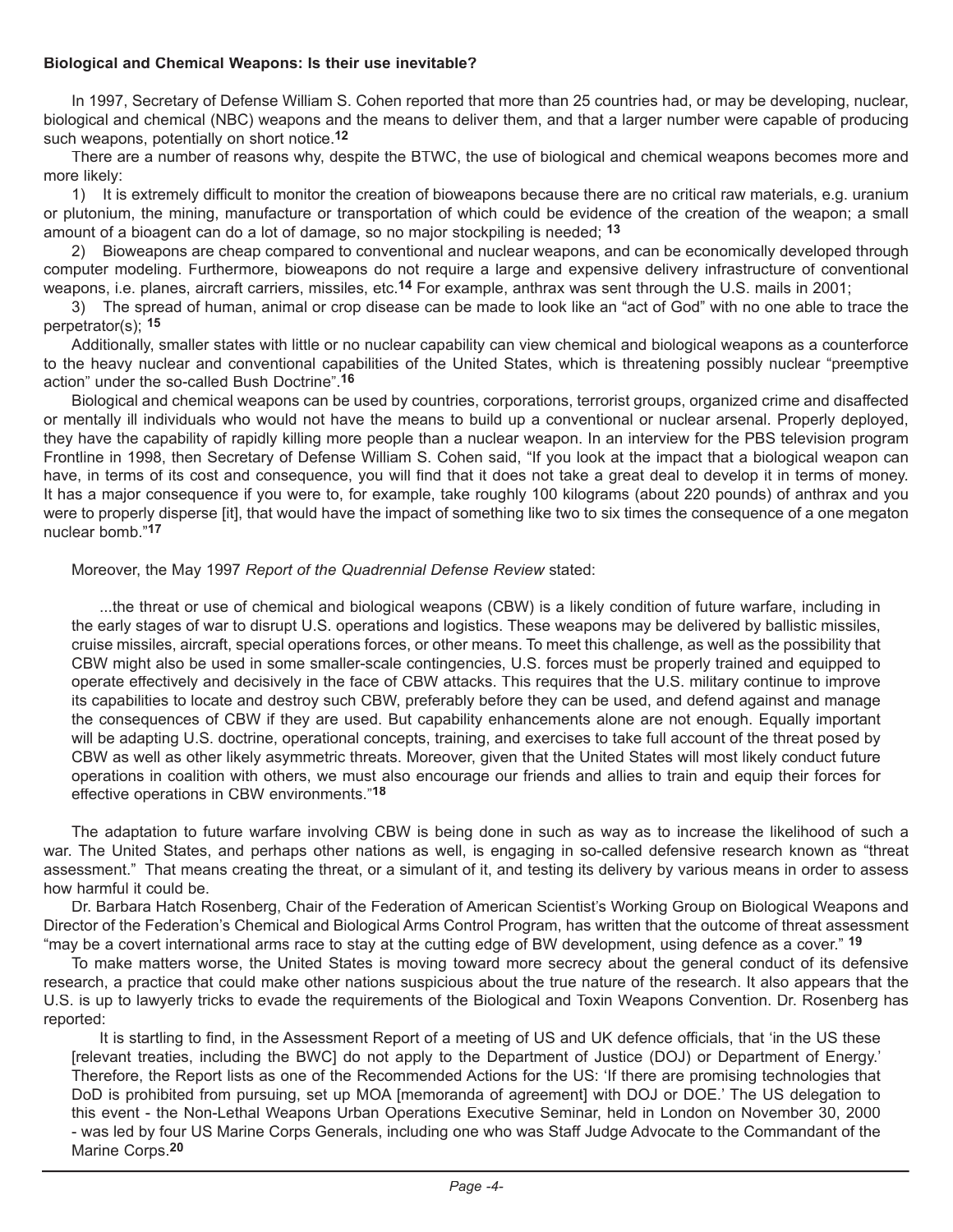Chemical and biological weapons (CBW) create the possibility of warfare in which battlefields are intentionally or unintentionally rendered obsolete, as it may not be possible to confine diseases or chemicals to a limited geographical area. They also ensure a future of warfare, perhaps a very near future, in which civilians are not "collateral damage" but the prime targets. And the combination of a lowered moral barrier towards CBW, the stirring up of ages-old ethnic hatreds, and advances in genome research within the last decade has brought the genocidal possibility of genetic weapons, i.e., weapons that target some component of the genetic makeup (genome) of its victim, closer to reality.

So far, there is no proof that genetic weapons targeting any organism have actually been developed. But several countries have researched or are researching the subject. The possibilities for genetic weapons range from botanical pathogens that could wipe out a region's crops in an act of military or economic warfare or terrorism, to the ultimate Hitlerian nightmare: the "ethno-bomb," a weapon targeted at unique or nearly unique genetic characteristics of a population. (For the purposes of this article, pathogens that can harm anyone, but which are distributed, intentionally or accidentally, to a specific racial or ethnic group are not considered "ethno-bombs" or "ethnic weapons." A strong case for HIV being a laboratory-created virus distributed intentionally or accidentally to Central Africa and the New York gay community via smallpox and hepatitis B vaccines is made by Dr. Leonard Horowitz in *Emerging Viruses: AIDS & Ebola - Nature, Accident or Intentional?*, (Tetrahedron, Inc., Rockport MA, 1996). In the worst case scenario of unintended consequences, government and corporate genome research intended for legitimate medical applications may someday provide the knowledge required to develop genetically specific ethnic weapons.

#### **"Ethno-Bombs": Warnings were raised a decade ago**

In 1993, RAFI-Rural Advancement Foundation International, now the ETC Group - Action Group on Erosion, Technology and Concentration,**21** raised concerns that the gathering of human genetic material by, among other organizations, the Human Genome Diversity Project (HGDP) could make feasible the development of ethnically targeted viruses.**22** 

RAFI's executive director, Pat Roy Mooney wrote: "Not since we warned, at the beginning of the 1980s, that herbicide manufacturers were buying seed companies in order to develop plant varieties that liked their chemicals, has RAFI borne the brunt of so much abuse."**23** 

But in 1996, Dr. Vivienne Nathanson, the British Medical Association's (BMA) Head of Science and Ethics told a congress of the World Medical Association that ethnically targeted genetic weapons were now possible, and she cited as example the possibility of designing an agent that could sterilize or pass on a lethal hereditary defect in specific ethnic groups.**24**

In 1999, the BMA issued a report called *Biotechnology, Weapons and Humanity***25**, which warned that genetic knowledge could be misused to develop weapons aimed at specific ethnic groups. The executive summary, available online, stated:

Over the last few decades rapid advances in molecular biology have allowed the heritable material (DNA) of different organisms to be interchanged. The Human Genome Project and the Human Genetic Diversity Projects are allowing the identification of human genetic coding and differences in normal genetic material between different ethnic groups.

During the review conferences on the BTWC, an increasing level of concern has been expressed by national governments over the potential use of genetic knowledge in the development of a new generation of biological and toxin weapons.

Legitimate research into microbiological agents, relating both to the development of agents for use in, for example agriculture, or to improve the medical response to disease-causing agents, may be difficult to distinguish from research with the malign purpose of producing more effective weapons.

Research that could be used to develop ethnic weapons has historically been based upon natural susceptibilities, or upon the absence of vaccination within a target group. Genetic engineering of biological agents, to make them more potent, has been carried out covertly for some years, but not as an overt step to produce more effective weapons. In genetic terms there are more similarities between different people and peoples than there are differences. But the differences exist, and may singly or in combination distinguish the members of one social group (an "ethnic" group) from another.**26**

#### **Rapid Advances: How fast is fast?**

Advancements in genome research have occurred at an amazing pace The U.S. Human Genome Project expects to complete the Human DNA Sequence in the spring of 2003,**27** two years ahead of the original schedule. RAFI's (now ETC Group's) Pat Roy Mooney has written:

The amount of genetic information being stored in the international gene banks is doubling every 14 months.... A quarter century ago, it took a laboratory two months to sequence 150 nucleotides (the molecular letters that spell out a gene). Now, scientists can sequence 11 million letters in a matter of hours. The cost of DNA sequencing has dropped from about US\$100 per base pair in 1980 to less than a dollar today [early 2001] and will be down to pennies by 2002. Standard gene sequencing technology once required at least two weeks and \$US20,000 to screen a single patient for genetic variations in 100,000 SNPs (single nucleotide polymorphisms). Now 100,000 SNPs can be screened in a few hours for a few hundred dollars.**28**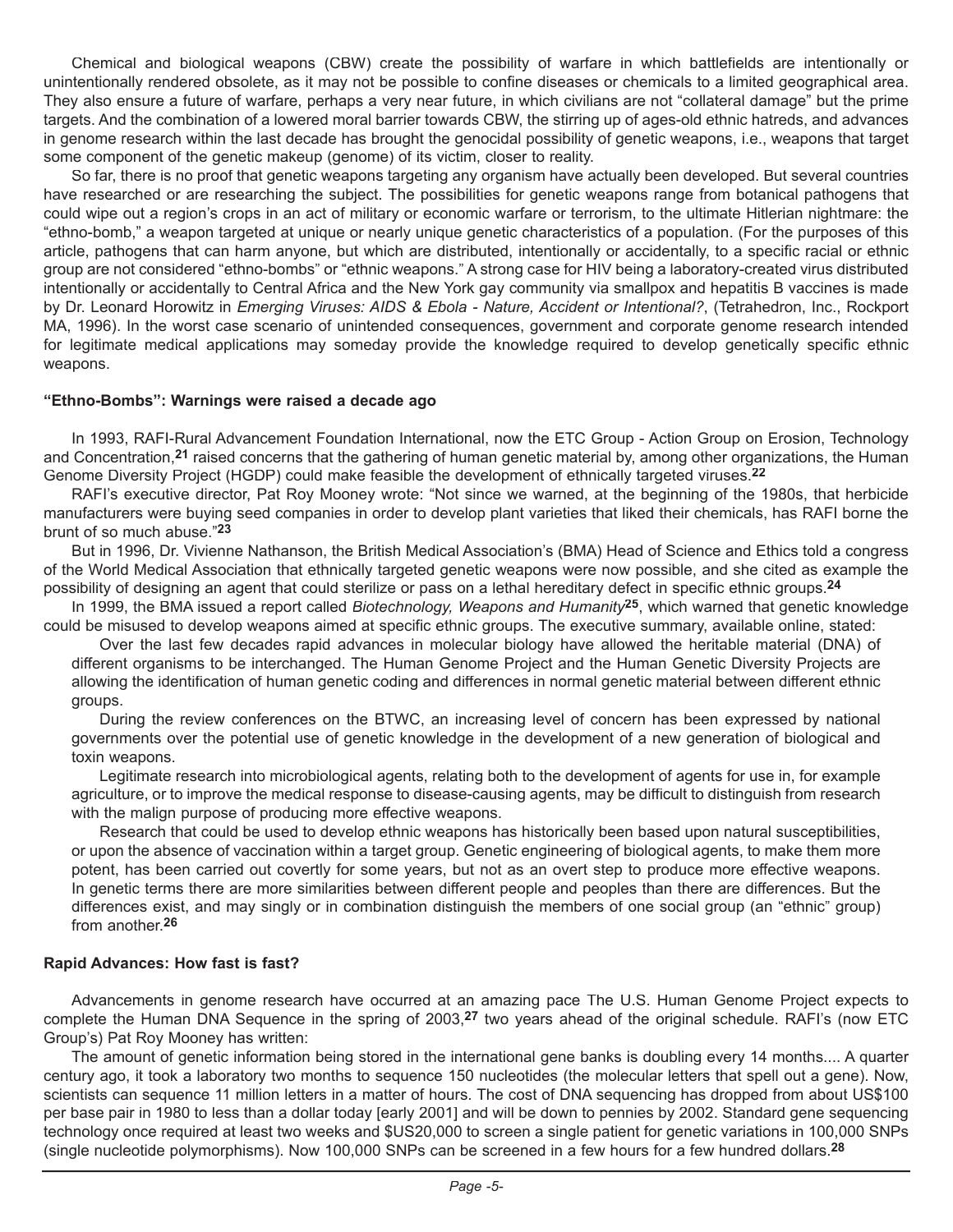Single Nucleotide Polymorphisms (SNPs) are small genetic variations that occur in individuals. But studies are also being done by the SNP Consortium, an organization of private biotechnology firms,**29** to see how they vary from group to group. The groups being studied are African Americans, Asians and Caucasians.

#### **Sequencing the Human Genome: What do genes say about race?**

The Human Genome Project has shown that 99.9% of human DNA is identical throughout the species and that there are more genetic variations within groups than between groups.**30** Thus, race, as we think of it socially, is a cultural construct, rather than a genetic one.

Yet, our eyes tell us that there are differences. All humans would look alike otherwise. It is also well known that certain ethnic groups have predispositions to certain illnesses. Something must account for those predispositions. Is that something in the .1% of non-identical genes scattered throughout humanity? More specifically, is that something explained by Single Nucleotide Polymorphisms?

When it comes to the development of "ethno bombs," it's the study of SNPs that most worries Edward Hammond, director of the Sunshine Project**31** and a former RAFI staff member. It's the primary focus of the Sunshine Project to prevent new breakthroughs in biotechnology from being applied for military purposes. In an interview with *FTW* in January, 2003, Hammond said of SNPs:

What these are, put in more simple language, are little, small differences in the genetic code that are in all of us, but ones which can be at least theoretically related to a particular ethnic group or a particular kind of people. And so the fear is that these discoveries, that there are some very minor genetic differences that do seem to roughly break down somewhat along culturally defined ethnic lines, could become exploitable, particularly once we reach the point where genetic constructs that could be created by science could take advantage of a group of these. What I mean by that is that there are very, very few genetic differences that in and of themselves are markedly different from one population to another. However, if you could do a combination of factors, a combination of small differences in genes, there might be ways to roughly create something that you would call a genetic weapon.

If we arrive at the point where genetic weapons are possible, and I do believe that this will happen, the thing that I'm most concerned about are not the individual "disease" genes that have been identified in the past. [Ethnically related genetic disorders such as Cystic Fibrosis, Sickle Cell Anemia, or Tay-Sachs Disease]. Rather it is a combination of genes that occur in particular frequencies in different populations and by targeting the absence or the presence of a particularly small group of genes that seems to have some sort of ethnic association, than by that way, I think genetic weapons may become possible.

The rapid developments in genome mapping have enabled the Human Genome Project**32** to meet all its goals for 1994- 1998, and to add two new goals for 1999-2003: the determination of human sequence variation [mapping the SNPs] and functional analysis of the operation of the whole genome [understanding how the whole system works]. These are two goals vital to creating ethnic-specific genetic weapons.**33** 

#### **Genetic weapons development: terrorists won't try this at home**

We cannot be sure how many states are trying to develop genetic weapons. But we can be sure that the entities trying to develop them are states (possibly with the help of large corporate contractors) and not terrorist groups. This is because only states can manage the complex science genetic research requires. Dr. Claire Fraser, President and Director of the Institute for Genomic Research (Tigr) says that although genetic data on human pathogens are public, no one knows enough to turn this information into bioweapons. Speaking out against calls to classify now-public genome data, Fraser told *BBC News Online*: "I want to debunk the myth that genomics has delivered a fully annotated set of virulence and pathogenicity genes to potential terrorists. I have heard some describe genome databases as bioterror catalogues where one could order an antibioticresistance gene from organism one, a toxin from organism two, and a cell-adhesion molecule from organism three, and quickly engineer a super pathogen. This just isn't the case."**34**

Of course, once states create these weapons, it may be possible for terrorist groups to buy or steal them.

#### **Who's been doing what?**

Since all biological and chemical weapons are illegal, and since ethnic weapons are especially abhorrent, countries doing research in these areas don't brag about it. Nor do the corporate media take much notice. Number 16 on Project Censored's list of the 25 top censored stories for the year 2000 was "Human Genome Project Opens the Door to Ethnically Specific Bioweapons."**35** But in recent years, some information has surfaced in government reports or corporate media indicating that some countries have been researching the possibility of ethnic weapons.

#### **South Africa: Apartheid regime sought "black bomb"**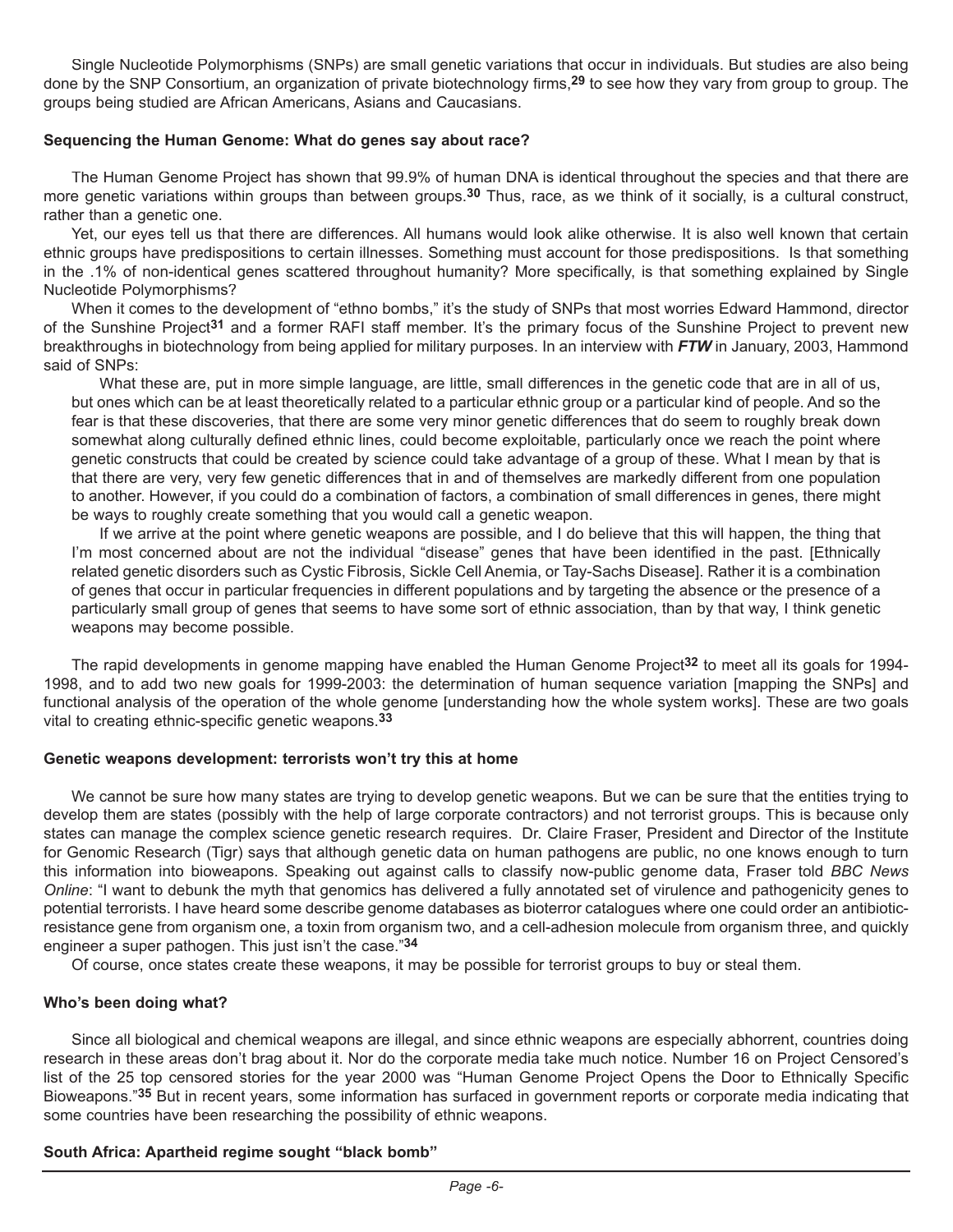In the 1980s, South Africa's apartheid regime ran a biological weapons program called "Project Coast". According to an April 2001 U.S. Air Force Report**36** one of the program's goals was to develop a "black bomb" via genetic engineering research. The "black bomb" would weaken or kill blacks but not whites.**37**

In addition to the "black bomb," Project Coast planned to build a large-scale anthrax production facility to produce anthrax for use against black guerrilla fighters inside or outside of South Africa**38**, and to develop a drug that would induce infertility and could be given surreptitiously to blacks, perhaps under the pretext of a vaccine.**39** None of these goals were achieved. However, in one of the appendices to the USAF report, the authors asked, "In its genetic engineering experiments, how close was South Africa to a "black bomb"? Are other countries developing similar biological weapons?"**40**

#### **Israel: CBW program finds genetic differences between Arabs and Jews**

On November 15, 1998, the *Sunday Times* of London ran a front page article reporting that the Israelis were planning an ethnic bomb.**41** The article stated that the Israelis were trying to identify distinctive genes carried by some Arabs, particularly Iraqis. "The intention is to use the ability of viruses and certain bacteria to alter the DNA inside their host's living cells. The scientists are trying to engineer deadly microorganisms that attack only those bearing the distinctive genes."

The article reported that the program was based at Nes Tziyona, Israel's main biological and chemical weapons research facility, and that an unnamed scientist there said that while the common Semitic origin of Arabs and Jews complicated the task, "They have, however, succeeded in pinpointing a particular characteristic in the genetic profile of certain Arab communities, particularly the Iraqi people." The report also quoted Dedi Zucker, a member of the Israeli Knesset (parliament) as saying, "Morally, based on our history, and our tradition and our experience, such a weapon is monstrous and should be denied."

Israel has never signed the Biological and Toxin Weapons Convention.**42**

#### **The Human Genome Diversity Project**

The HGDP is an international project based at the Morrison Institute for Population and Resource Studies at Stanford University in Palo Alto, California.**43** HGDP is not a part of the Human Genome Project. The HGDP is of grave concern to people who believe ethnically targeted genetic weapons are on the horizon. Among these people is Dr. Barbara Hatch Rosenberg. When asked by **FTW** via email if she was concerned that the Human Genome Project and the Human Genome Diversity Project will pave the way for genotype specific weapons, she replied simply. "Yes."

The FAQ (Frequently Asked Questions) list of the HGDP does deal briefly with the issue of ethnic weapons:

Could these samples be used to create biological weapons that were targeted at particular populations?

Genocidal use of genetics is not possible with any currently known technology. On the basis of what we know of human genetic variation, it seems impossible that it will ever be developed. The Project would condemn and bar any effort to use its data for such purposes. The highly visible nature of the Project and its ethical constraints should make even the attempt less plausible.**44** 

This answer is unsatisfactory on a number of levels. First of all, it was written in late 1993 and early 1994.**45** Subsequent revelations have indicated that such weapons are being attempted. That the Project would bar efforts to use its data for such purposes is unenforceable. The Project is putting its data in the public domain. How could it stop a government from surreptitiously using that data? The "highly visible nature of the Project and its ethical constraints" could make it unlikely that members of the Project would use the data for weapons development while they were members of the project. But what would prevent them from doing so in subsequent research for third parties?

Lastly the conclusion that "on the basis of what we know of human genetic variation, it seems impossible that it will ever be developed" is likely premised on a false assumption that Edward Hammond pointed out in his interview with *FTW*:

One of the things that people say is that, 'Well, look. You're never going to be able to develop a genetic weapon that is perfect. Whatever combination of genes or whatever gene you target, is never going to have 100% occurrence in the population that you target. And in almost all likelihood, your own population is going to have that sequence.' In other words, even in the "best case scenario" of somebody who was evil enough to try to develop this kind of weapon, it's never going to be perfect. It's only going to get 70, 80% of the enemy who are going to potentially be subject to being affected by this weapon and you might have 5, 10, 15% of your own people potentially subject to this weapon. And so experts will say, 'You know, nobody's crazy enough to do that. Nobody would actually do that because, think of the risk that would pose to their own people. And think of the fact that it really isn't going to work against all of the enemy.'

I really don't think that that kind of rationality pervades the people that would potentially do this. And if you look at what happens in ethnic conflicts, certainly rationality and calculation about what ends you are willing to go to to get the other guy don't play out like that. So I think that there's a certain willful ignoring of the reality of how conflict takes place when people say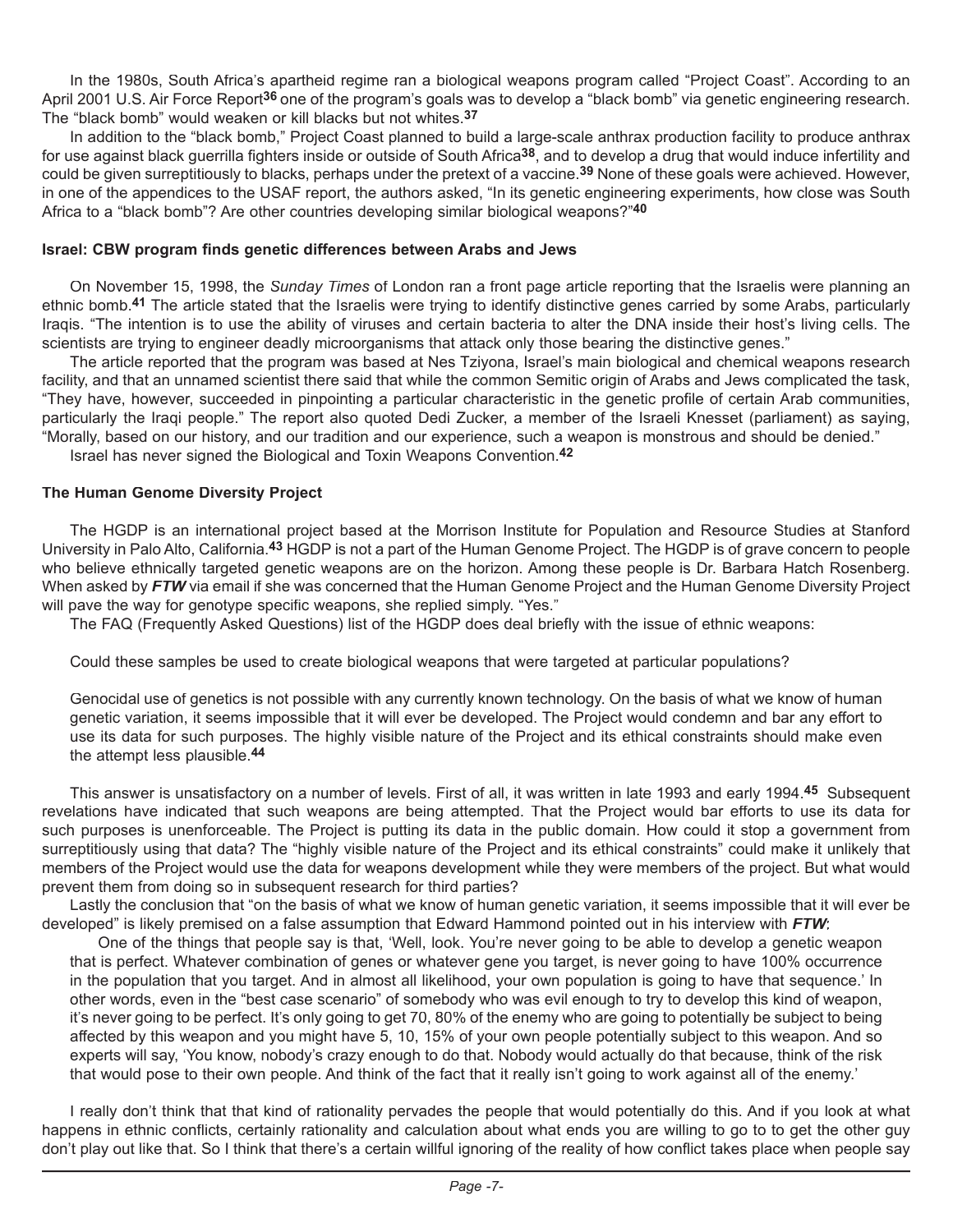**Human Chromosomes (**Source: http://www.ensembl.org)



---------------------------------

that these aren't potentially practical weapons.

In light of the Israeli research into the genetic differences between Arabs and Jews, sharing Semitic origin, and in light of the overwhelming evidence that the United States Government had foreknowledge of the 9-11 attacks and allowed them to occur, resulting in the deaths of thousands of U.S. citizens, no one should assume that any weapon, genetic or not, would not be developed because some of the developer's people might suffer the same fate as the targeted "enemy."

#### **The U.S. and the "dual use" dilemma: Treatments or weapons?**

A genome is the complete DNA makeup of an organism, be it human, animal or plant. Research on genomes could lead to greater understanding of how disease pathogens or genetic defects operate. This, in turn could lead to medical breakthroughs: gene therapies, treatments that take into account an individual's genetically-based responses to medications, or treatments for conditions for which certain population subgroups are susceptible.

For example, NitroMed, Inc., a private biopharmaceutical company that is developing nitric oxide (NO)- enhanced medicines, is testing a drug called BiDil™, which is designed to improve survival in African Americans with heart failure.**46** A trial involving 600 African American men and women is now in progress, with the results expected in early 2004.**47**

But genome research, like many other forms of biological and chemical research, is "dual use." And the U.S. Government appears to be very interested in its military applications. Note that the government's Joint Genome Institute (JGI) **48** is not under the auspices of the Department of Health and Human Services. It is part of the Department of Energy, which often works handin-glove with the Defense Department.

DOE's own explanation for its involvement in the Human Genome Project betrays military roots:

After the atomic bomb was developed and used, the U.S. Congress charged DOE's predecessor agencies (the Atomic Energy Commission and the Energy Research and Development Administration) with studying and analyzing genome structure, replication, damage, and repair and the consequences of genetic mutations, especially those caused by radiation and chemical by-products of energy production. From these studies grew the recognition that the best way to study these effects was to analyze the entire human genome to obtain a reference sequence. Planning began in 1986 for DOE's Human Genome Program and in 1987 for the National Institutes of Health's (NIH) program. The DOE-NIH U.S. Human Genome Project formally began October 1, 1990, after the first joint 5-year plan was written and a memorandum of understanding was signed between the two organizations.**49**

The JGI web site describes the Institute as "virtual human genome institute" that integrates the sequencing activities of the human genome centers at the three JGI member institutions: Lawrence Livermore, Lawrence Berkeley, and Los Alamos National Laboratories. JGI partner institutions include Oak Ridge National Laboratory, Brookhaven National Laboratory, Pacific Northwest National Laboratory, and the Stanford Genome Center."**50** The Lawrence Livermore, Los Alamos and Oak Ridge laboratories are well known as nuclear weapons research facilities. Lawrence Livermore and Los Alamos are seeking to install high containment microbiology labs in their facilities. These labs could work with virulent organisms such as live anthrax, botulism, plague. Opponents of biowarfare are concerned that the United States is violating the Biological and Toxin Weapons Convention by genetically modifying anthrax.**51**

<sup>--</sup> Kéllia Ramares earned a B.A. degree in economics, with honors, from Fordham University in New York in 1977. She also earned a law degree from Indiana University-Bloomington in 1980. She has been a reporter for KPFA-FM in Berkeley, CA for four years. There, her specialty is toxics reporting. Kellia is also an Associate Producer for WINGS - Women's International News Gathering Service, an Associate for OnlineJournal.com and a reporter for Free Speech Radio News, which is heard in over 50 stations throughout the United States. Kéllia's latest project is R.I.S.E. - Radio Internet Story Exchange, a weekly Internet-based public affairs program. The R.I.S.E. website is http://www.rise4news.net.

**Coming in Part II** - Surprising evidence that gene-specific weapons are very much within reach. Plus a look at the deeper ethical questions behind gene research that leave room for great worry about the future, especially based on the conduct of the one nation most likely to possess these weapons, the U.S.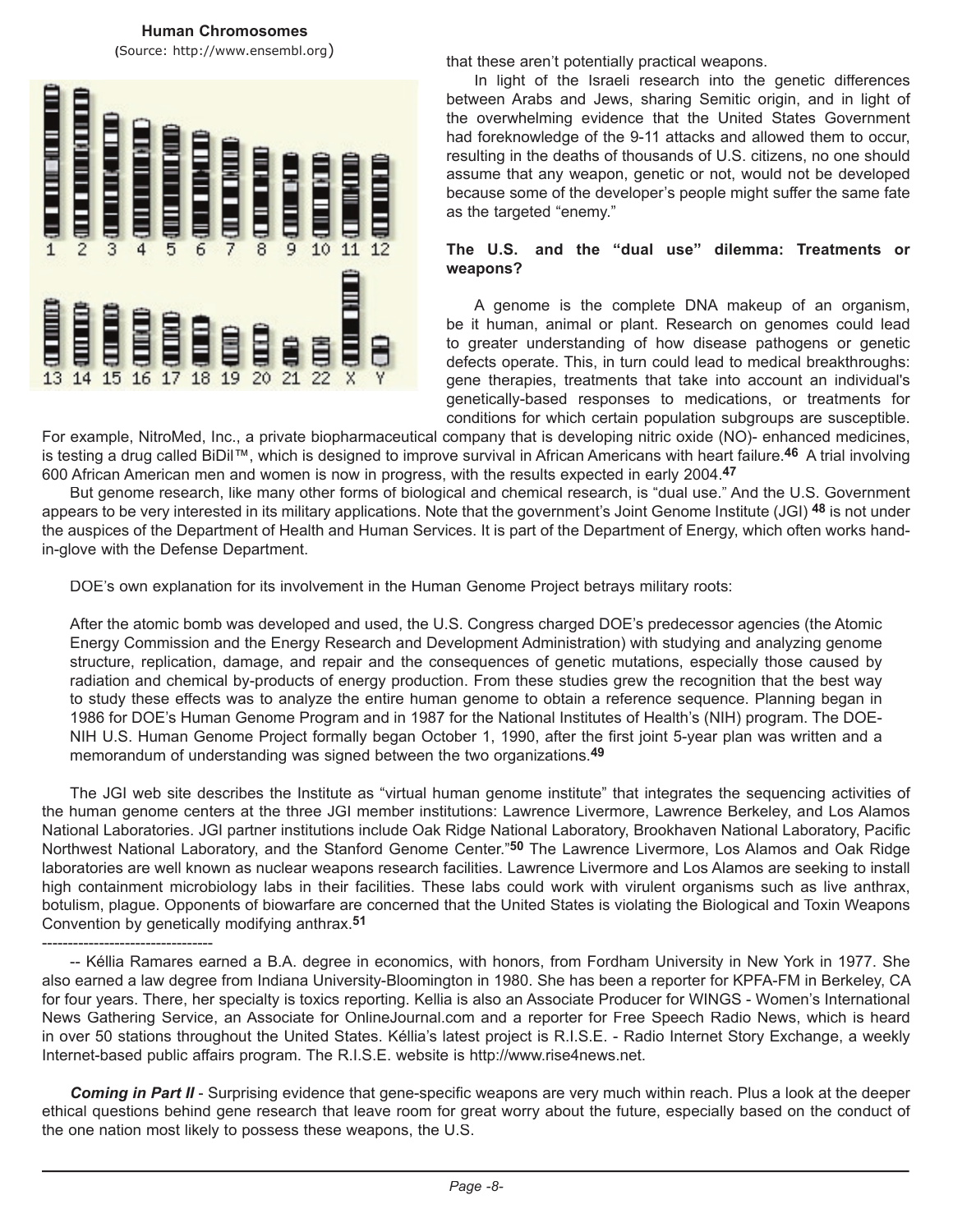#### **ENDNOTES**

- 1. Crowley, Michael. Disease by Design: De-Mystifiying the Biological Weapons Debate. Basic Research Report, Basic Publications, http:// www.basicint.org, Number 2001.2 November 2001 Section 2.
- 2. Ibid.<br>3. Ibid.
- 3. Ibid.
- 4. Ibid.
- 5. (a copy is available at at the web site of the Stockholm International Peace Research Institute, http://projects.sipri.se/cbw/docs/bw-btwctexts.html)
- 6. Rosenberg, Prof. Barbara Hatch, "Defending Against Biodefence: The Need for Limits," p.1 http://www.fas.org/bwc/papers/defending.pdf
- 7. (a list of signatories is available at http://projects.sipri.se/cbw/docs/bw-btwc-sig.html)
- 8. Ibid.
- 9. (a list of ratifications is at http://projects.sipri.se/cbw/docs/bw-btwc-rat.html)<br>10. http://projects.sipri.se/cbw/docs/bw-btwc-nonsig.html
- http://projects.sipri.se/cbw/docs/bw-btwc-nonsig.html
- 11. Dr. Ken Alibek, the head of the then-Soviet Union's biological warfare program, Biopreparat, described the Soviet Union's offensive weapons development in a *PBS Frontline* program called "Plague War" which aired on 10.13.1998. The transcript of *Frontline*'s entire interview with Alibek is at http://www.pbs.org/wgbh/pages/frontline/shows/plague/interviews/alibekov.html
- 12. Cohen, William S., "Proliferation: Threat and Response," U.S. Department of Defense, 1997, http://www.defenselink.mil/pubs/prolif97/
- 13. Mooney, Pat Roy, "Technological Transformation: The Increase in Power and Complexity is Coming just as the 'Raw Materials' are Eroding", *The ETC Century - Development Dialogue 1999:1-2* Dag Hammarskjold Foundation, Uppsala Sweden, p. 33 http://www.dhf.uu.se
- 14. Ibid.
- 15. Ibid.
- 16. See Section 5 of *The National Security Strategy of the United States of America* at http://www.whitehouse.gov/nsc/nss5.html, and *The National Strategy to Combat Weapons of Mass Destruction* at http://www.whitehouse.gov/news/releases/2002/12/WMDStrategy.pdf
- 17. http://www.pbs.org/wgbh/pages/frontline/shows/plague/interviews/cohen.html
- 18. Cohen, William S., "The Report of the Quadrennial Defense Review," U.S. Department of Defense, May 1997. http://www.defenselink.mil/pubs/ qdr/
- 19. Rosenberg, op.cit. p. 3
- 20. Ibid.
- 21. http://www.etcgroup.org
- 22. Mooney, op.cit. p. 34.
- 23. Ibid. p. 34.
- 24. The Genetics Forum, "Genetic Weapons Threat?" *The Splice of Life*, Vol. 3 No. 4, February 1997. http://www.geneticsforum.org.uk/warfare.htm
- 25. Harwood Academic Publishers, Amsterdam, Netherlands, 1999.
- 26. http://www.bma.org.uk/ap.nsf/Content/Biotechnology%2C+weapons+and+humanity+-%28m%29?OpenDocument&Highlight=2,biotechnology
- 27. U.S. Human Genome Project Five-Year Research Goals, 1998-2003,. http://www.ornl.gov/TechResources/Human\_Genome/hg5yp/
- 28. Mooney, op. cit. pp. 25-26.
- 29. http://snp.cshl.org/ The member companies are: AP Biotech, AstraZeneca, Aventis, Bayer, Bristol-Meyers Squib, F.Hoffman-LaRoche, Glaxo Wellcome, IBM, Motorola, Novartis, Pfizer, Searle, SmithKline Beecham, and Wellcome Trust.
- 30. Aidi, Hisham, "Race and the Human Genome," http://www.africana.com/DailyArticles/index\_20010129.htm
- 31. http://www.sunshine-project.org
- 32. http://www.ornl.gov/hgmis/
- 33. Dando, Malcolm, Appendix 13A. "Benefits and threats of developments in biotechnology and genetic engineering," *SIPRI Yearbook 1999: Armaments, Disarmament and International Security*, Oxford University Press: Oxford, 1999, pp. 2-3.
- 34. Whitehouse, Dr. David, "DNA databases 'no use to terrorists,' BBC News Online January 15, 2003, http://news.bbc.co.uk/2/hi/science/nature/ 2660753.stm
- 35. http://www.projectcensored.org/stories/2001/16.html
- 36. Burgess, Dr. Stephen F. and Purkitt, Dr. Helen E., "The Rollback of South Africa's Chemical and Biological Warfare Program," USAF Counterproliferation Center, Air War College, Air University, Maxwell Air Force Base, Alabama, April 2001, http://www.au.af.mil/au/awcgate/awccps.htm
- 37. Ibid. p.21 and p.105 n60.
- 38. Ibid. p. 21.
- 39. Ibid. p. 105 n62.
- 40. Ibid. p. 84, n17.
- 41. Mahnaimi, Uzi and Colvin, Marie, "The Israelis are making a virus that will target Arabs: Israel planning 'ethnic' bomb as Saddam caves in", *London Times*, November 15, 1998.
- 42. http://projects.sipri.se/cbw/docs/bw-btwc-nonsig.html
- 43. http://www.stanford.edu/group/morrinst/hgdp.html
- 44. http://www.stanford.edu/group/morrinst/hgdp/faq.html#Q12
- 45. http://www.stanford.edu/group/morrinst/hgdp/faq.html
- 46. Press Release: NitroMed and Merck Form Strategic Collaboration, January 7, 2003, http://www.nitromed.com/press/01-07-03.htm
- 47. Ibid.
- 48. http://www.jgi.doe.gov/
- 49. The Department of Energy and the Human Genome Project Fact Sheet, http://www.ornl.gov/hgmis/project/whydoe.html
- 50. http://www.jgi.doe.gov/whoweare/members.html
- 51. Ramares, Kéllia, "As Bush threatens Iraq with nukes, US ramps up its own biowarfare research", http://www.rise4news.net/ramp.html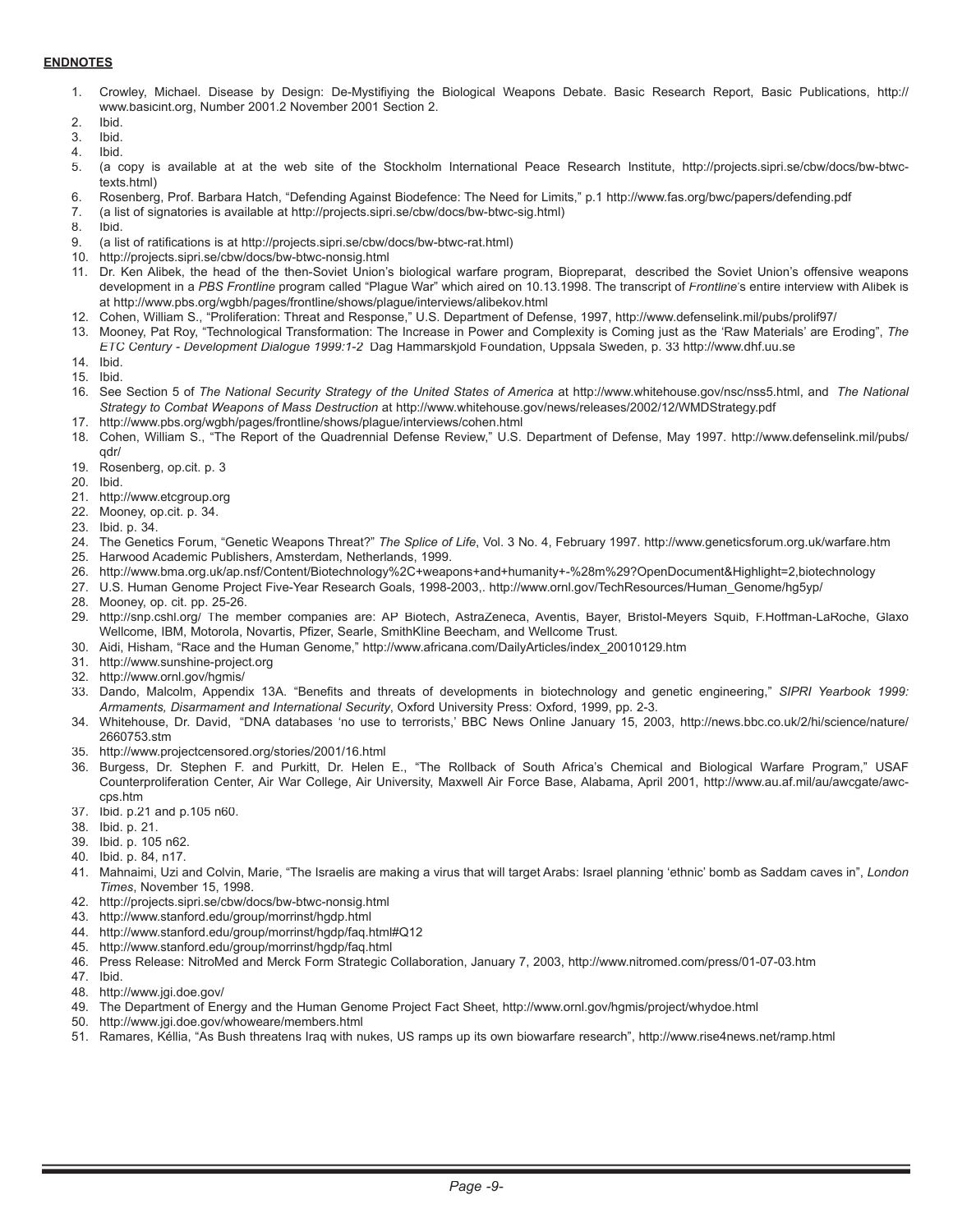## **ROLLING START**

## **The Idiot Prince Will Have His War**

by Stan Goff

[*FTW* asked retired U.S. Army Special Forces Master Sergeant Stan Goff to re-examine what we can expect on the battlefield when the United States begins its invasion. The former instructor of military science at West Point describes a scenario that is vastly different from what was expected last September before the Bush administration encountered effective economic and political opposition. Now denied the luxuries of a multi-front invasion from Turkey and Saudi Arabia, the U.S. war strategy has changed. The bottom line is that a great many more innocent civilians are going to be killed. And the first and possibly crippling breakdown of U.S. plans will happen in Kurdistan. – MCR]

March 17, 2003, 1500 hrs PST (FTW) -- The full-scale, unilateral U.S. invasion of Iraq appears – to many – to be imminent as this is written. In just hours, President Bush is expected to give Saddam Hussein a 72-hour ultimatum to leave the country or else the bombs start falling. I have a reservation or two left about that, based partly on hope, but partly on the even riskier assumption that this administration realizes that it has miscalculated and that the consequences of invasion may now outweigh the risks – from their standpoint – of no invasion.

The Bush regime seems to have a clear understanding of what desperate straits they were in well before 9-11. The empire is in decline, and this means Americans will have to reconcile themselves to a new world in which their profligate lifestyle becomes a thing of the past. Americans do not understand that this is an irremediable situation. That is why we are witnessing the beginning of what is possibly the most dangerous period in human history.

If the administration decides miraculously in the next few days not to invade, the most unthinkable risks will recede significantly. But this Junta has repeatedly displayed a reckless adventurist streak that alarms even their own political allies, and it appears that the hotter heads will prevail.

The actual tactical situation, never terribly auspicious because of the Kurdish wild card that receives far too little attention (and which I will address later), has deteriorated for the U.S.. The denial of a ground front from both Saudi Arabia and Turkey has completely reshuffled the tactical deck, and caused many a sleepless night for harried commanders from Task Force Headquarters all the way down to lonely infantry platoon leaders.

The ground attack will now go through Kuwait, a single front across which an unbelievable series of heavy, expensive, high-maintenance convoys will pass, many on long journeys to 18 provincial capitals, 19 military bases, 8 major oil fields, over 1,000 miles of pipeline, key terrain along minority Shia and Kurdish regions, as well as Baghdad. But attacking forces are not the only mechanized ground forces.

The huge logistical trains that must consolidate objectives, set up long-term lines of communication, and deliver daily support, will also be held up until airheads are seized within Iraq to augment ground transportation with airlifts of people and equipment. This shifts a higher emphasis onto airhead seizures (and therefore Ranger units), and forces the securing of the airheads themselves before they can become fully functional.

Baghdad may require a siege, which has already been planned. But now that siege doesn't begin without a much lengthier invasion timeline that depends much more heavily on airborne and airmobile forces that can be dropped onto key facilities to hold them until mechanized reinforcement can arrive. At this writing, the 101st Airborne (which is actually a helicopter division) has not even completed its deployment into the region. Sections of the 82nd Airborne (a genuine paratroop division) are still occupying Afghanistan.

The increased dependence on airlift is further complicated by weather. While extreme summer heat doesn't reach Iraq until May, the pre-summer sand storms have already begun. U.S. commanders have pooh-poohed the effect of these storms, but they are simply putting on a brave face for the public. Sand can be a terrible enemy. It clogs engine intakes, just as it clogs eyes and noses, gathers in the folds of skin, falls in food, works its way into every conceivable piece of equipment, and takes a miserable toll on materiel, machinery and troops. When air operations become more critical to overall mission accomplishment, and when light forces (like airmobile and airborne divisions) are operating independent of heavier mechanized logistics, weather like sand storms matters...a lot.

The order of battle is widely available on the web, and there's no reason to recount it here. The reason is, even with all these debilities and setbacks, the results of the invasion are certain. Iraq will be militarily defeated and occupied. There will be no sustained Iraqi guerrilla resistance. There will be no Stalingrad in Baghdad. We should not buy into the U.S. bluster about their invincibility, but neither should we buy into Iraqi bluster.

Last September, retired Marine General Paul Van Riper was selected to play the Opposing Forces (OPFOR) Commander named Saddam Hussein for a 3-week-long, computer-simulated invasion of Iraq, called Operation Millennium Challenge.

He defeated the entire multi-billion-dollar U.S. electronic warfare intelligence apparatus by sending messages via motorcycle-mounted couriers to organize the preemptive destruction of sixteen U.S. ships, using pleasure vessels. At that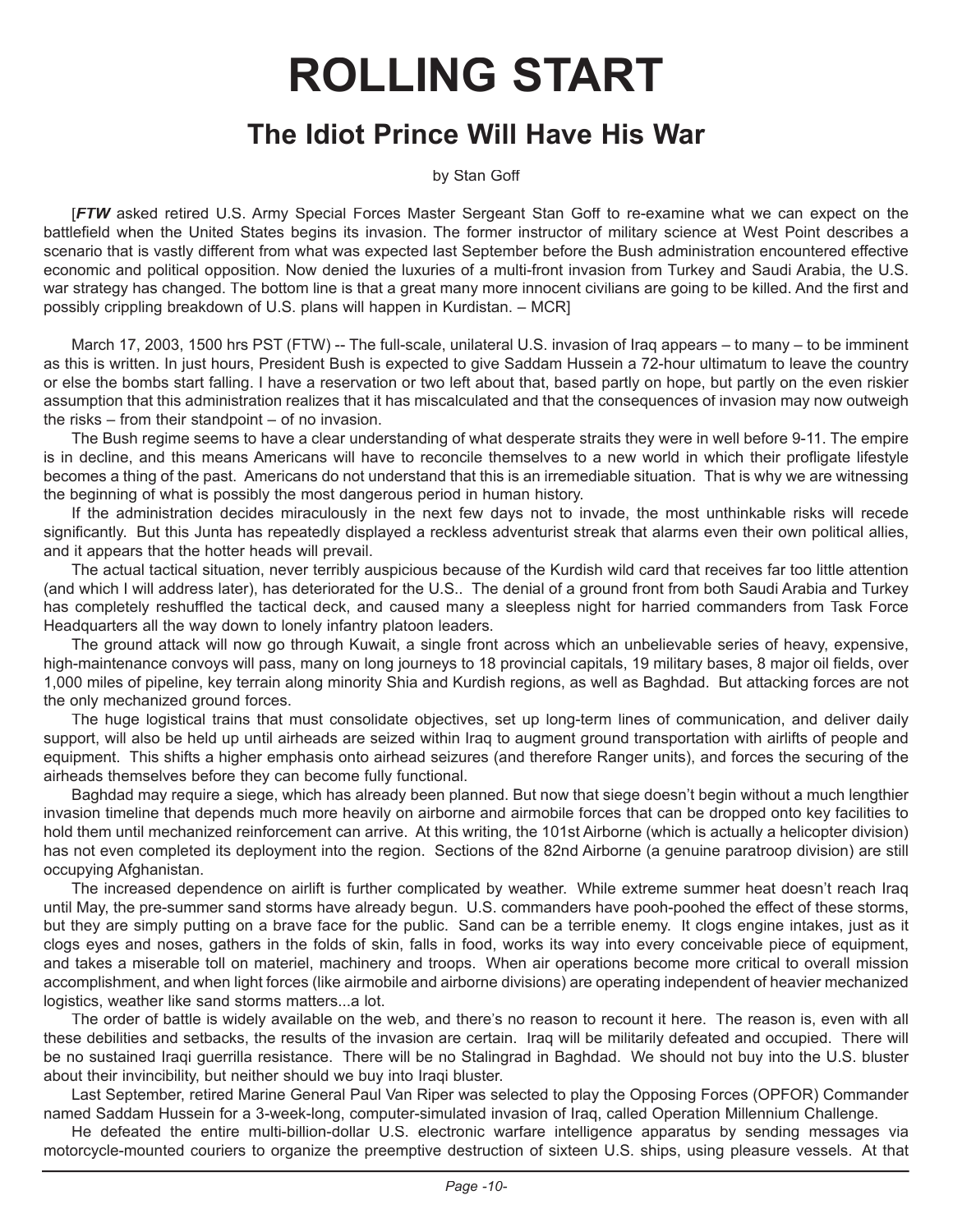point, the exercise controllers repeatedly intervened and told him what to do; move these defenders off the beach. Stop giving out commands from mosque loudspeakers. Turn on your radar so our planes can see you. Because every time Van Riper was left to his own devices, he was defeating the U.S..

While all this is surely amusing, does it really mean the Iraqis will defeat the U.S. during an invasion?

Certainly not. It will, however, make it far more expensive, slow, difficult, and deadly for Iraqis.

The Iraqi military won't prevail because they can't. They are weak, under-resourced, poorly led, and demoralized. What the delays mean is that the U.S. will depend on sustaining the initiative and momentum through brutal, incessant bombing designed to destroy every soldier, every installation, every vehicle, every field kitchen in the Iraqi military.

War will inflict terrifying casualties on the Iraqi military. There will be collateral damage to civilians, even with attempts to attenuate that damage, and in case we fail to remember, soldiers are like everyone else. They have families and loved ones. What is uncertain is the aftermath.

This is the variable that is never factored into the thinking of our native political lumpen-bourgeoisie; their deeds plant the seeds of future and furious resistance.

If half million Iraqi soldiers die, and 100,000 civilians are killed in collateral damage, we have to remember that there are at least (for the sake of argument) five people who intensely love each of the dead. And if we think of the grief of millions after this slaughter, and of the conversion of that grief into rage, and combine that with the organization of the internecine struggles based on historical ethnic fault lines (that the Ba'ath Party has repressed), we begin to appreciate the explosive complexity of post-invasion Iraq.

This invasion will also ignite the fires of Arab and Muslim humiliation and anger throughout the region.

Most importantly, in my view, there are the Kurds.

Anyone who has followed the news has heard about "Saddam's" gassing of the Kurds. That's how it is portrayed. Nonetheless, few people have bothered to find out what the truth is, or even to investigate this claim.

Stephen Pelletiere was the Central Intelligence Agency's senior political analyst on Iraq during the Iran-Iraq war. He was also a professor at the Army War College from 1988 to 2000. In both roles, he had access to classified material from Washington related to the Persian Gulf. In 1991, he headed an Army investigation into Iraqi military capability. That classified report went into great detail on Halabja.

Halabja is the Kurdish town where hundreds of people were apparently poisoned in a chemical weapons attack in March 1988. Few Americans even knew that much. They only have the article of religious faith, "Saddam gassed his own people."

In fact, according to Pelletiere – an ex-CIA analyst, and hardly a raging leftist like yours truly – the gassing occurred in the midst of a battle between Iraqi and Iranian armed forces.

Pelletiere further notes that a "need to know" document that circulated around the U.S. Defense Intelligence Agency indicated that U.S. intelligence doesn't believe it was Iraqi chemical munitions that killed and aimed the Kurdish residents of Halabja. It was Iranian. The condition of the bodies indicated cyanide-based poisoning. The Iraqis were using mustard gas in that battle. The Iranians used cyanide.

The lack of public critical scrutiny of this and virtually all current events is also evident on the issue of the Kurds themselves.

That issue will come out into the open, with the vast area that is Kurdistan, with its insurgent armed bodies, overlaying Iraq, Iran, Turkey, and even parts of Syria, which will realign the politics and military of the entire region in yet unpredictable ways.

As part of the effort to generate an Iraqi opposition, the U.S. has permitted Northern Iraqi Kurdistan to exercise a strong element of national political autonomy since the 1991 war. This is a double-edged sword for the U.S. in its current war preparations, particularly given this administration's predisposition for pissing all over its closest allies. Iraq's northern border is with Turkey, who has for years favored the interests of its own Turkmens in southern Turkish Kurdistan at the expense of the Kurds, who have waged a guerrilla war for self-determination against the Turks since the 1970s.

The Partiya Karkeren Kurdistan or PKK) (Kurdish Worker's Party), Turkish Kurds fighting for an independent Kurdish state in southeast Turkey, was singled out on the U.S. international terrorist organization list several years ago, in deference to fellow NATO member, Turkey. PKK leader Abdullah Ocalan is so popular with the Kurds that Turkey was forced to commute his death sentence, subsequent to his capture, to life imprisonment, for fear that his execution would spark an uprising.

Other non-leftist Kurdish independence organizations developed and alternatively allied with and split with the PKK and each other. Turkey now claims that PKK bases are being constructed in Iran, with Iranian complicity, from which to launch strikes against Southern Turkey. Groups other than the PKK, more acceptable to the U.S., predominantly the Kurdistan Democratic Party (KDP) and the Kurdistan Patriotic Union (PUK) have been administering Northern Iraqi Kurdistan as an autonomous zone under the protective umbrella of the U.S. no-fly zone. The Turkish government fears the influence of this section of Kurdistan in the wake of a U.S. military action that topples Saddam Hussein's Ba'ath government, because Kurds have declared their intention of declaring an independent Kurdish state there. The Turks find this absolutely unacceptable, and have declared forthrightly they will invade to prevent this happening. They have also threatened to attack Kurds in Iran, but this is a far less credible threat.

Kurdish nationalists have long experience with betrayals and alliances of convenience, and know American perfidy very well. They have declared at the outset that in the event of an invasion, they will defend themselves from Turkish incursions. They are not willing to lose the autonomy they have gained over the last eleven years in northern Iraq. This not only puts them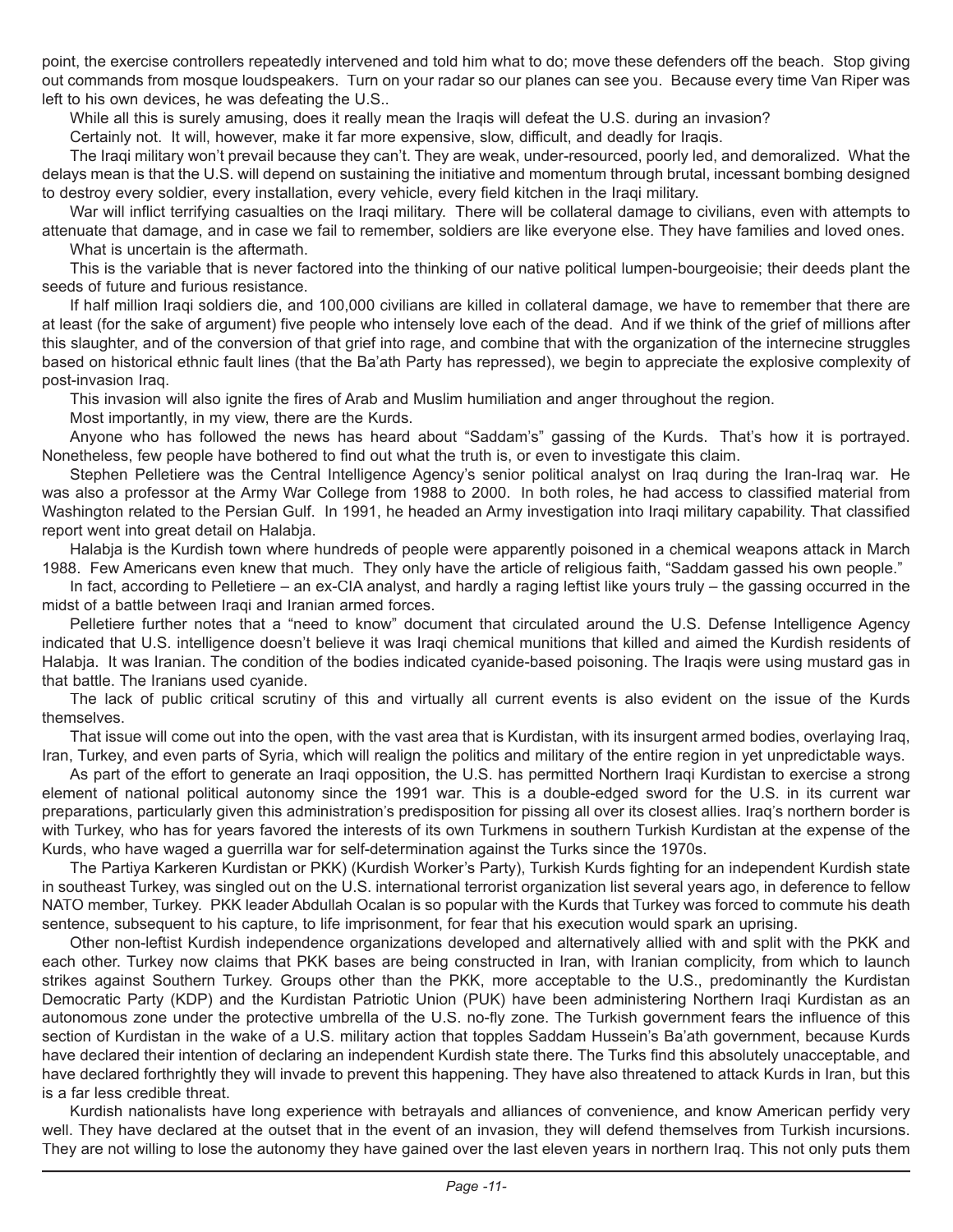at odds with U.S. ally Turkey, it potentially puts them at odds with the U.S. itself, even with U.S. wishes that they participate in indigenous actions against Iraqi forces. The U.S. does not want that region destabilized in the post-invasion period, because Kirkuk in the East of Iraqi Kurdistan is a huge oil-producing zone.

The very first complication of post-invasion Iraq will likely be the demand that U.S. commanders disarm the Kurds.

Northern Iraq could easily become contested terrain involving partisan warfare between Turks, Kurds of three factions, the Iranians, and the U.S., with the Syrians in a position to play the silent interloper. This would amount to the devolution of northern Iraq, a key strategic region, into another Afghanistan or Somalia. It is already straining relationships between Turkey and the United States, NATO allies, even as the NATO alliance itself comes under severe strain, with a Euro-American trade war as a backdrop.

And the Kurds have the motivation, tenacity, and fighting spirit to do those kinds of things that General Van Riper did to defeat the Rumsfeld "Robo-Military" in Operation Millennium Challenge.

We begin to see how the Bush Junta is the equivalent of a mad bee keeper, that no longer leaves the hive stable and merely smokes it into a stupor to harvest the honey. It now proposes to simply start swatting all the bees and taking the honey by brute force.

We cannot see the war as an extricable, external phenomenon. We have to see it as it is embedded in the larger complexities of the whole period. When the cruise missiles fly at 400 per day, that is 400 times \$1.3 million in self-destructing technology. Thirty days of this is \$15.6 billion in Cruise missiles alone. This is great news for Raytheon and Lockheed-Martin, but it is bad news for public schools. At the antiwar demonstration in Washington DC, March 15th, I met many more teachers, now wearing buttons that said "money for education not war." This is a reflection of the deepening consciousness of the American people, but one that has not yet grasped the depth of the crisis that drives the war. Nor does it measure how every missile's impact increases the rage of the Southwest Asian masses and the justifiable anxieties of Africa and East Asia.

The real bet that Bush & Co. make on this war is that it can secure oil at \$15 a barrel, rescue dollar hegemony, gain the ability to wage its economic war on China and Europe, and inaugurate a fresh upwave of real profit. That will not happen.

When the invasion goes, we will certainly see plenty of images of cheering "liberated" Iraqis. This is common after any successful military incursion, a combination of real relief in some cases, as we saw in the first stage of the 1994 Haiti invasion, but also of self-defense and opportunism.

The costs incurred by the war, combined with the insane Bush tax cuts for the rich, will deepen the Bush regime's economic conundrums. The coming social crisis in the U.S. will emerge against a backdrop of elevated public expectations. The hyperbole employed by this administration to justify this war, against rapidly strengthening resistance and a corresponding loss of credibility outside the indoctrinated and gullible United States, led them to warn the public about perpetual "war on terror," but with the sugar coating that there would be no domestic economic sacrifice. The mountain of personal and institutional debt in the U.S., the threat of deflation, the trade deficit, the overcapacity, the rising unemployment and insecurity, all these factors will be worsened by the Bush doctrines. And Bush, like his father before him, will go down. Along with him, Tony Blair and Jose Maria Aznar will go down in political flames, and it will be a long time indeed before anyone can align themselves with the U.S. as an ally. As in the last elections for the Republic of Korea, candidates will find that election victory depends on now independent one can prove oneself of the United States.

We have had our course charted now, and the military option is all the U.S. ruling class really has to maintain its dominance. After Iraq, there will certainly be increased asymmetric warfare, "terrorism," if you will, directed at Americans, American institutions, American targets. And when the rest of the world recognizes how thinly spread the U.S. military is, thinly spread physically, but also economically because it is not a sustainable institution in its current incarnation, rebellions will occur. They have already started. Then the response of the weakening U.S. will be to lash out, often with totally unforeseeable consequences, just as the consequences of this impending invasion are unforeseeable.

Our military might is no longer a sign of strength, and the U.S. military is not invincible. Its use as both first and last resort is a sign of profound systemic weakness. That its employment could destabilize the world, and cause us to stumble into a Third World War is a real possibility.

We in the antiwar movement have struggled to protect the Iraqi people. We may fail in that. But as resistance fighters in WWII or national liberation fighters in the post-colonial era, we must differentiate setbacks from defeat, when we suffer those setbacks we can not be demoralized and demobilized. We will keep our eyes on the fact that the system itself is failing and this adventure is a symptom of that failure, and continue to work for the political destruction of our current regime as a tactical necessity. The perfect storm is coming. It's in the genetic code of the system right now and inevitable. And while we don't know how it will look, we have to keep our eyes on the prize - emancipation from the whole system, and let that be our lodestar. Never quit. Never. We are in the stream of history, and we have been given a grave and momentous responsibility. Every day we delayed them was a victory.

There is a long struggle ahead, and it will become more terrible. But just as those before us fought slavery, apartheid, fascism, and colonialism, we will take up our historical task with confidence and determination, and assert our humanity against these gangsters.

Freedom is the recognition of necessity.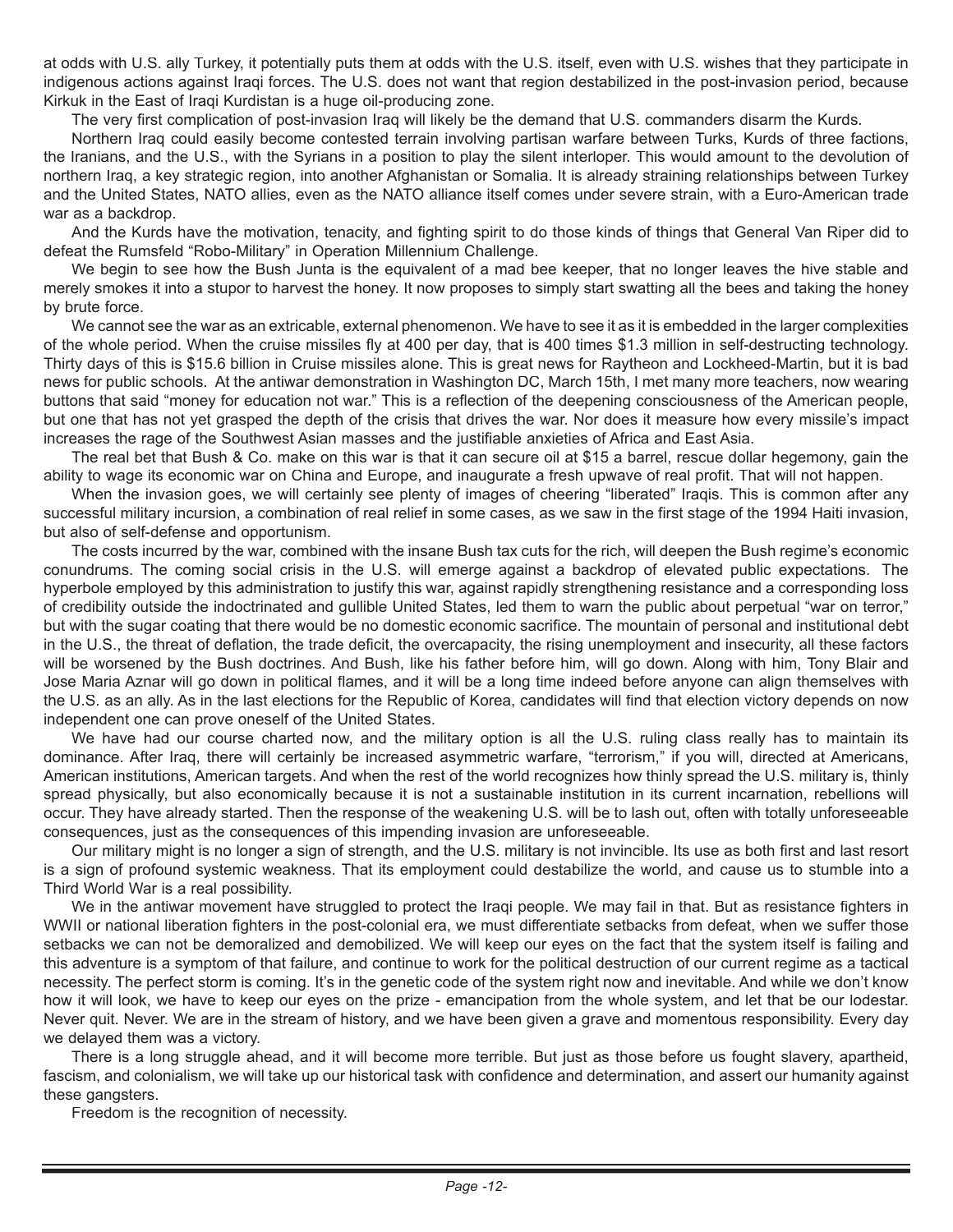#### *(continued from page 1, The Perfect Storm - Part I)*

motion dictates that the United States, assuming its Iraqi conquest is successful, continue upon a series of global military occupations to control the last remaining significant oil reserves on the planet. With the shedding of the first blood, the dropping of the first bomb, the killing of the first Iraqi child, and the death of the first American serviceman, a one-way border will have been crossed. And with that crossing economic and political forces that might combine to form the Perfect Storm aimed at America, have made themselves visible.

George W. Bush's United States will punish its recent adversaries at the U.N. They will be cut out of the Iraqi spoils. But Germany, France, Russia and China have a much more realistic view of Iraqi oil than the U.S. does. Bush and his corporate allies have marketed to the markets that sometime in the next month or two we're going to see a real bonanza as oil prices fall back to \$15-20 dollar per barrel and stay there. It is not going to happen.

On March 7, *FTW* Contributing Editor for Energy, Dale Allen Pfeiffer broke down the reality of Iraqi oil. It's not what's in the ground that counts now, it's what can be gotten to market. The Bush gamble is a big long shot and getting longer by the minute. Iraqi oil infrastructure is crumbling after twelve years of sanctions and there won't be any increase in Iraqi production without major investment and rebuilding. That takes time. *The Guardian* disclosed on January 26 that the U.S. is currently buying more than a million barrels per day (Mbpd) from Iraq out of the ten million that it imports from around the world. What might happen if just that million barrels went away?

For a detailed look at the current state of Iraq's oil industry please visit:

http://www.fromthewilderness.com/free/ww3/030703\_us\_intentions.html

What we know from previous stories in *FTW* is that the world has no spare production capacity to make up for any significant loss of supply in Iraq. Sure OPEC has stated that they will increase production by 3 to 5 Mbpd. Venezuela has staged a remarkable recovery after the recently failed "strike" to reach 3 Mbpd of its pre-strike level of 4 Mbpd. But Venezuelan fields are old, tired, depleting fast and the oil is heavy and expensive to refine. Venezuela offers no cushion. The promises of Saudi Arabia and the other Mid East OPEC nations, on their face, sound comforting but they mean nothing because the planet is consuming a billion barrels (Gb) of oil every 12 days and that rate of consumption is increasing. Recent stories by the Agence France Presse (March 12) and the BBC (March 10) tell us that auto sales jumped 48% last year in Thailand and 50% in China respectively. This is the double-edged sword behind Peak Oil. Without increased sales of consumer goods and autos, the Western economies collapse anyway and the emerging economies of the Far East are steadily increasing both consumption and demand.

So if Iraqi production drops as a result of war, where will the U.S. make up the difference and how much will it cost? Bush has indirectly threatened to punish France, Germany and Russia by locking them out of the promised booty. All of them, especially France and Russia have major investments there. But those countries still have something the U.S. does not, access to a ready supply of oil in the short term from Russia, which no doubt has guaranteed its allies supply to make up for any losses from Iraq. If he really wanted to play hardball, Russian President Vladimir Putin could bifurcate his pricing structure to favor the Moscow-Berlin-Paris alliance. He would find ready sympathy from Russian oil companies now eliminated from collecting on approximately \$40 billion worth of new oil construction contracts and an \$8 billion Iraqi debt. Russia has not forgotten how it was shamelessly looted out of an estimated \$500 billion by Goldman Sachs, The Harvard Endowment and the U.S. Treasury during the 1990s. That shameless episode, which rendered Russia incapable of resisting U.S. military moves post-9/11, resulted in what a committee chaired by Congressman Christopher Cox, R-CA described as three times worse than the Great Depression.

The whole issue of Peak Oil has been moved ahead of schedule by Europe. Within a few short years the entire planet will begin to suffer societal collapse as a result of diminishing non-renewable resources. Russia has long passed its production peak and cannot continue pumping at wildly expanded rates for very long. It might take 2 to 5 years before production costs for the dregs inevitably shrink exports. But Moscow, Paris and Berlin don't need 3 years. The complete devastation of the U.S. economy might be a sure thing in 3 to 6 months. That's how fragile it is.

And what has Putin got to lose? He knows that the American agenda is to secure those reserves that have not yet peaked (i.e. The Persian Gulf sans Iran), drive the price of oil down to \$13-20 per barrel, break OPEC's back and simultaneously destroy the economic recovery that \$40 oil is bringing to Russia, which spends much more to produce its oil than OPEC does.

France, Germany and Russia have not opposed the American Empire lightly, nor will their resistance end now. In fact, it must intensify. The fact that these nations have not introduced a Security Council resolution condemning the invasion might signal that they are hedging their bets and it might also signal that they are just awaiting the first U.S. misstep, which is sure to come. But a clue is that, of the three, Russia has bluntly labeled the U.S. invasion illegal. These countries know that the Bush administration has placed the United States in a violent, all-or-nothing position and that it has less than a 50-50 chance of winning.

While the blood is being shed the real battle will be economic and political; the dollar vs. the Euro, images of bombs and tanks vs. images of reason, caution and diplomacy. In the meantime, the U.S. economy has placed all its hopes and stability on a bonanza of cheap oil which careful analysis shows is more fantasy than probable outcome. Even the Council on Foreign Relations agrees on this point.

In a brilliant Feb. 11th analysis of the current oil situation, Marshall Auerback, writing for *The Prudent Bear* web site, quoted from a recent CFR report co-sponsored by Bush crony, oil man and former Secretary of State James Baker: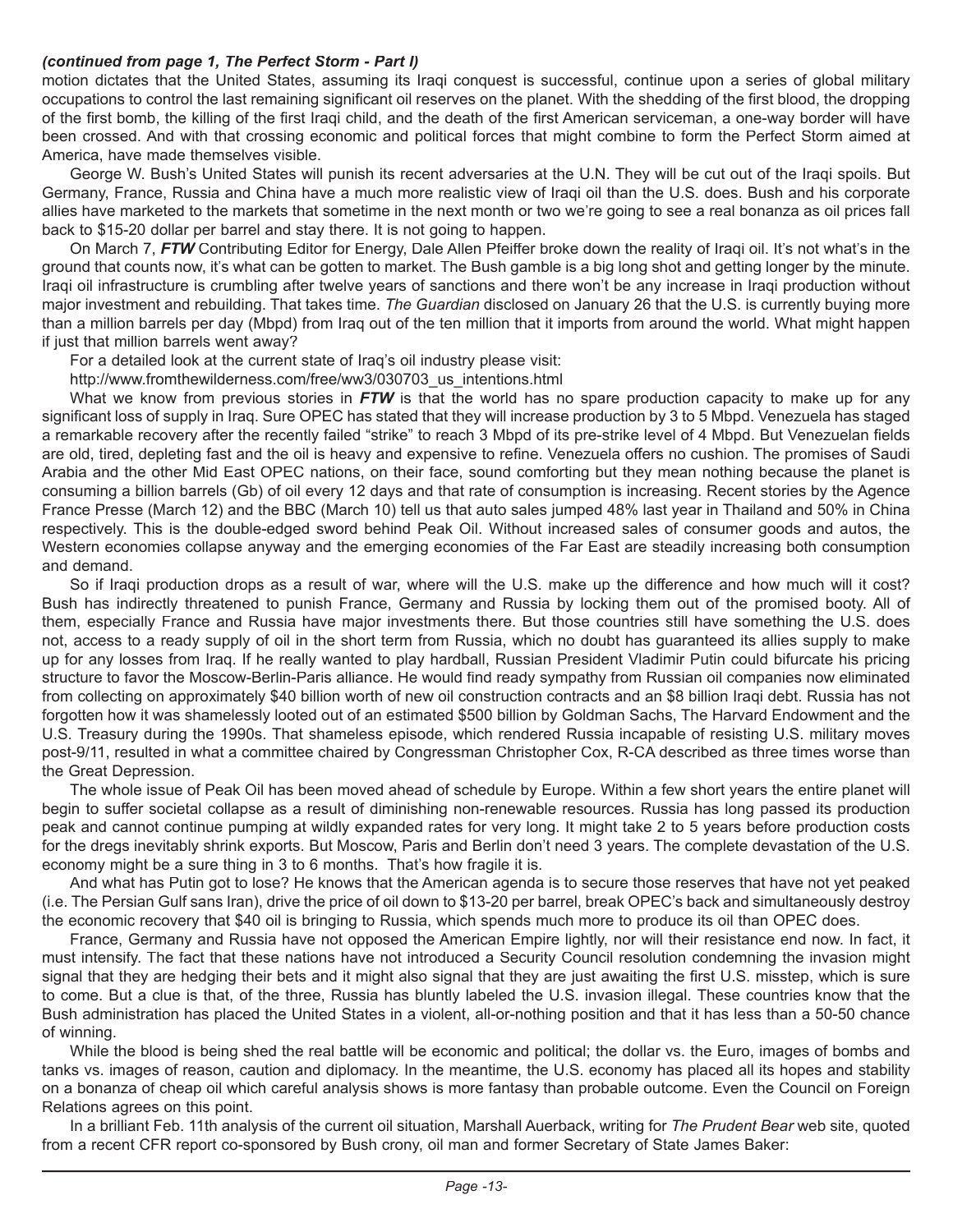"Notwithstanding the value of Iraq's vast oil reserves, there are severe limits on them, both as a source of funding for post-conflict reconstruction efforts and as the key driver of future economic development. Put simply, we do not expect a bonanza."

Worse, according to a March 17 story in the *Miami Herald* revenues from Iraqi oil would not cover the costs of rebuilding the bridges, dams, power-generating stations and roads that are sure to be destroyed in the coming weeks. The U.S., of necessity, will turn all cash flow toward rebuilding the oil fields while it must leave the devastated Iraqi populace to live in pestilence among the rubble. In light of America's unilateral bullishness the EU announced last week that there might be limits to how much assistance it could render to the Iraqi people, especially if their countries were prevented from performing on their legal contracts.

Multiple recent reports from the oil industry state clearly that recent price hikes are the result of over-stretched production capacity and historically low reserve levels. Currently U.S. oil reserves are at a 28-year low and the White House has acknowledged plans to tap the 700 million barrel Strategic Petroleum Reserve at the start of the conflict. That's enough to protect the U.S. economy from further price shocks for about 70 days. Then what? Under the best of circumstances it takes Mid-East oil about 6 weeks to get from the oil fields into your gas tank.

Further confirmation of Peak Oil's arrival is found in recent stories from *AP* and *The Guardian* stating that Norway, once a major exporter, is expecting a decline in production and drilling due to dwindling reserves and that Shell has just eliminated one fifth of its North Sea jobs. And on March 18, Hong Kong announced that it will allow eight airlines to levy an emergency fuel surcharge of between \$8.50 and \$13 per passenger.

At home, soaring gasoline prices are just the ticket the Bush administration wants to curb demand and exploit a subliminal unspoken deal with consumers that will sanction the slaughter and keep the poll numbers manageable for a while. But economic demons are bashing down the door. "Americans vote with their wallets" is the cliché. On March 16, angry black residents staged a protest in Los Angeles claiming that they could not afford to drive to work while paying two dollars a gallon. On the one hand they don't have a clue about what the global oil reality is and, on the other, they will achieve nothing by demanding lowered prices and more supply without realizing that there is no more cheap oil to supply them – or anybody else for that matter. At least there is certainly not enough to make a difference for more than a few months or a year. But with less discretionary income to absorb the price shocks, the inner city poor are the prototypes for what the rest of us will be doing soon enough.

The poor always die first. And this is just one of the many signs that the Empire is starting to crumble from within. Consider:

- The Bush Administration refuses to put a price tag on the war as budget deficits approach all-time record levels and the tax base is shrinking. Both the U.S. government and its people are awash in debt. Unemployment is skyrocketing as consumer confidence crashes. State and local governments are screaming for money and facing their worst budget shortfalls in sixty years.

- Writing at The Ether Zone, http://www.etherzone.com/, Ed Henry notes that with the national debt at over \$6 trillion the U.S. government is bouncing along the debt ceiling which means that it legally cannot borrow any more money. Its options are to sell more bonds (not likely with an anemic dollar, bad management, and an expanding trade deficit) or liquidate assets. One of the few assets available to Treasury Secretary John Snow is the stock portfolio of the Federal Employees Thrift Savings Plan which has about \$44 billion in stock investments. What do you think would happen on Wall Street if Uncle Sam dumped \$40 billion in stock?

- Backbones of the housing mortgage market Fannie Mae and Freddie Mac which, according to the *New York Post*'s brilliant reporter John Crudele, own or guarantee \$3.1 trillion or 45 per cent of outstanding residential debt, are in serious trouble. They don't have enough cash to handle what might be a serious economic shock as the housing bubble collapses. Their collapse could imperil the entire economy and Crudele observed that the Federal Reserve was taking serious note of the way these "mortgage cowboys" had managed their business in inflating share prices that are now in steep decline.

- Market Oracles Warren Buffet and George Soros are issuing dire predictions about the U.S. and world economies. Soros is blasting at George W. Bush's management style and Buffet is warning of derivatives time-bombs in what Britain's *Telegraph* calls an "apocalyptic warning."

There are serious signs of a major political revolt brewing in the United States, one that could end the Bush Presidency. George W. Bush still has his finger on the trigger and he knows that his only hope for survival is to pull it. U.S. and British intelligence agencies are leaking documents left and right disputing White House "evidence" against Iraq that has repeatedly been shown to be falsified, plagiarized and forged. Quiet meetings are being held in Washington between members of Congress and attorneys like Ramsey Clark discussing Bush's impeachment. Leaders of the World Trade Organization (WTO), as reported in a March 15 story in the *International Herald Tribune* have said, "All international institutions would suffer a loss of credibility if the one superpower appeared to be choosing which rules to obey and which to ignore." And a Rockefeller has called for an investigation of a Bush. On March 14, The Associated Press reported that Senator Jay Rockefeller (D.-W.VA) has asked the FBI to investigate forged documents that were presented first by Britain and then the United States showing that Iraq had been trying to purchase uranium from the African country of Niger for its weapons program. Of all the glaring falsehoods told by the administration, the fact that these forgeries were noted by a Rockefeller may make them the third-rate Watergate burglary of the 21st century. (See Part II)

There are few things more closely connected to or identified with Bush family power than globalization and the Rockefellers.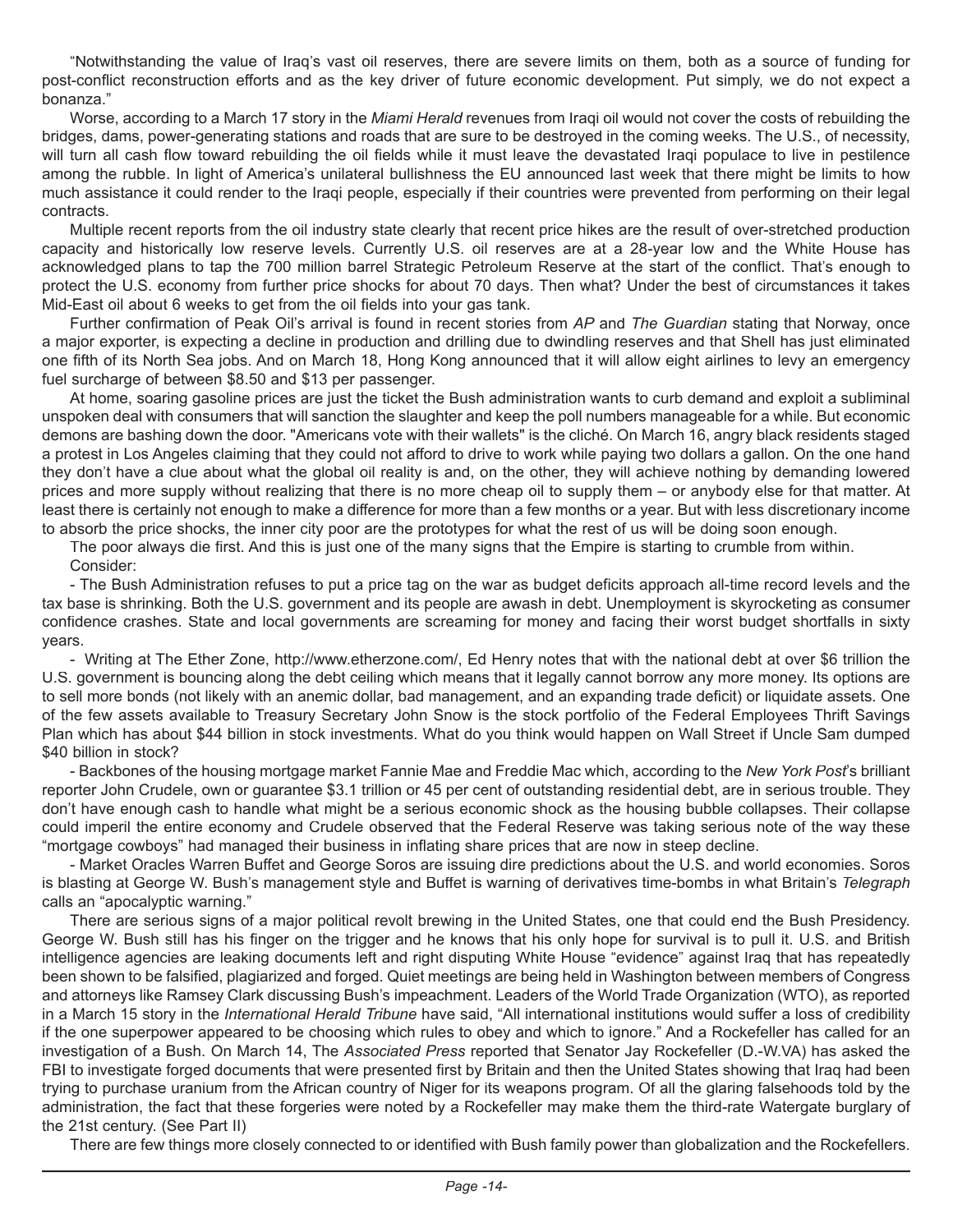He has most likely failed both of them and both have the power to remove him.

Too much, too little, too late; at least as far as preventing a war and massive carnage is concerned. But these developments suggest that the real powers that be might be getting ready to have Bush impeached just as soon as he has humiliated the United States, started a World War leading to the deaths of perhaps millions of people, destroyed the efficacy of the United Nations and secured the Iraqi oil fields. This is a playing field that the biggest money might desire and for which it might be willing to offer a sacrifice if it becomes necessary. If the war turns out to be a dismal failure then the scapegoat has volunteered for his own hanging and there are signs that it is being prepared.

One thing is certain. If George W. Bush is removed from within, it will signal nothing other than the installation of a new "kinder, gentler" set of managers pursuing the exact same agenda as before. The dirtiest work will have been done.

# **THE PERFECT STORM Part II**

- **• "Shock and Awe" Is "Mocked and Flawed" -- War Plan Stumbles as Bush Tells CNN, "It's Gonna Take a While to Achieve Our Objective… This Is Just the Beginning of a Tough Fight." -- U.S. Soldiers Captured, Iraqi Resistance Significant and Toughening**
- **• U.S. Press/Political Hostility to Bush Administration Intensifies Major Papers Discussing Criminal Behavior, Impeachment as Focus Intensifies on Forged Niger Uranium Docs – Cheney, Powell and Rumsfeld Implicated**
- **• Oil Bonanza Fading as Economic Indicators Weaken in an Unstable Environment Iraqi Oil Deliveries Interrupted – Reality Tramples Market Exuberance**
- **• Turk-Kurdish Chaos More Likely**
- **• Has the U.S. Been Set Up by Europe, Russia and China?**

By Michael C. Ruppert

March 24, 2003, 2100 EDT (*FTW*) – Atlanta, Military, economic, oil, and political storms continue to gather and converge in what may become a Perfect Storm for the Bush Administration and the United States economy.

On the fifth day of a U.S. military campaign rejected by the U.N. Security Council, at least 12 U.S. soldiers have been captured by Iraqi forces near al Nasiriyah even as various foreign news sources are reporting that as many as four to ten of the vaunted M1A1 Abrams main battle tanks have been destroyed in combat. A helicopter aircrew has been captured further north. ABC has reported that coalition casualties are approaching 200. Promises that Iraqi civilians expecting liberation would greet coalition troops with open arms have been unfulfilled as Iraqi resistance stiffens on a daily basis. In a tragic event, an African-American Sergeant of the 101<sup>st</sup> Air Assault Division staged a grenade attack on tents occupied by his comrades-inarms, killing one and wounding fourteen. The fallout from this tragedy will have lasting repercussions on the psyches of both U.S. military and civilian populations. Images of an American Black man face down and handcuffed - no matter how serious the offense - will not fade quickly and will further erode an extremely fragile and increasingly volatile domestic landscape. The suspect is Muslim.

Saddam Hussein and his forces are now gaining strength, political cachet, and popular support with each new engagement while coalition forces lose it with every casualty and delay. One of the first questions asked at a somber, live press conference at Central Command headquarters in Qatar on Sunday was, "Has America gotten itself into another Vietnam?" This question came after only three days of ground combat. Around the Arab and Muslim world, Saddam Hussein's picture is becoming an icon of anti-colonial resistance. Over a thousand years of European and American history, the Arab world has never given in easily to occupying forces; they always prefer one of their own – no matter how distasteful – to an outsider. The Crusades were the earliest lesson for Europe and the Suez crisis of 1956 the most recent.

Consistent with predictions made in *FTW*, the Turkish government, poised to send several brigades into northern Iraq, is threatening to turn Northern Iraq into absolute chaos. The Kurds who live in the region ethnically blur the borders of Syria, Turkey, Iraq and Iran and their support is critical to U.S. military plans. Having sought an independent homeland for decades, they have been consistently used by the U.S. and western powers for covert operations and destabilization programs and they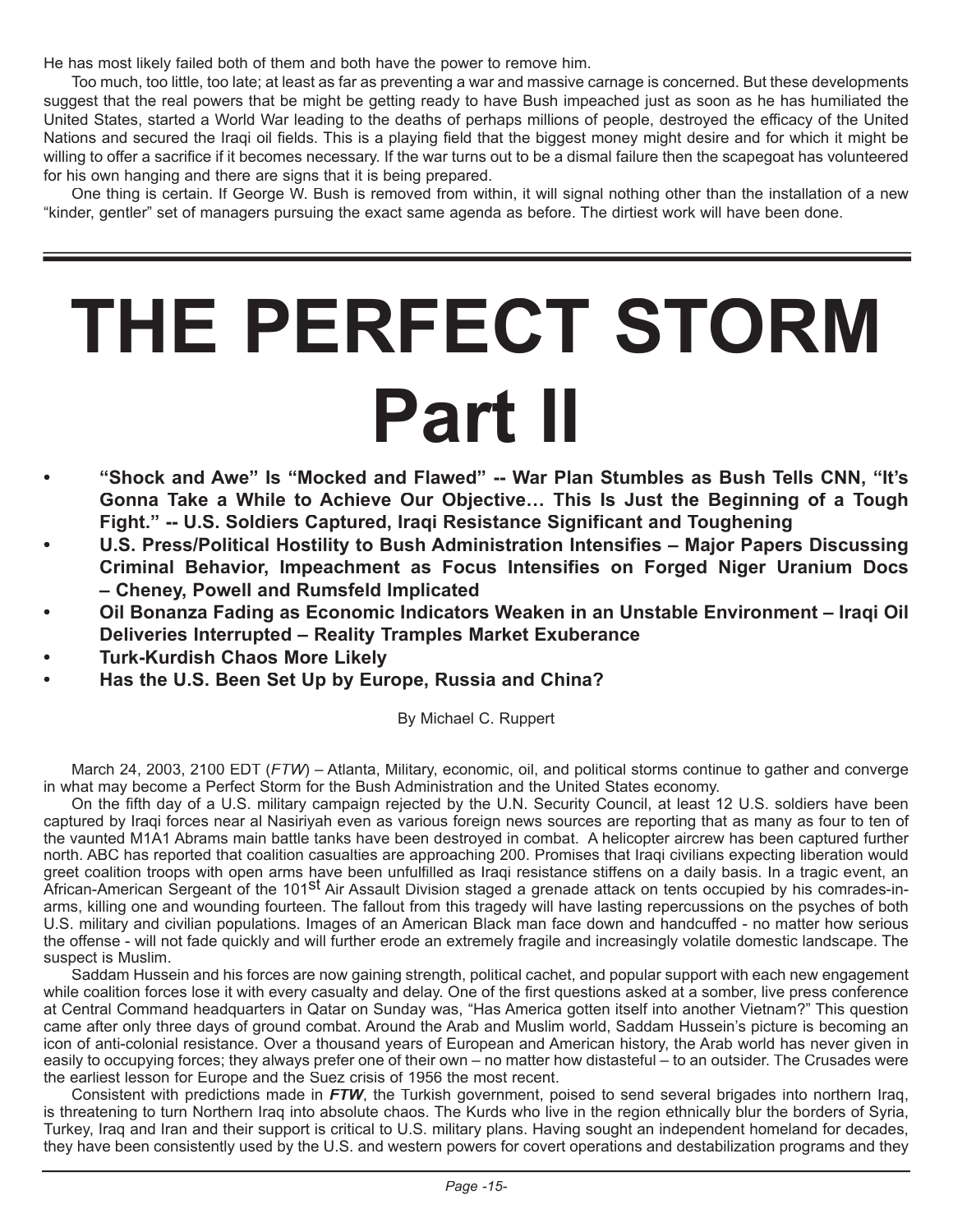have always been betrayed later. At the moment *FTW* gives a 50-50 likelihood that the U.S. will ultimately – and after much protestation for effect – allow the Turkish incursion. That will instantly create a highly unstable and balkanized region. The U.S. has historically both created and preferred "balkanization" to secure commercial control of natural resources and civilian populations with devastating results for anyone living in the region. This could ultimately – if the U.S. invasion is successful - result in Iraq being divided into three or more separately governed regions.

The instability created by such a development would likely spread throughout the Middle East quickly. None of the region's borders has existed for more than eighty years and all of them were drawn by departing colonial powers. Perceptions in Saudi Arabia of this kind of trend might automatically require U.S. forces to engage in a two-front war if the already unstable Saudi regime begins to fracture and weaken.

To date, this writer has seen no reportage of how the Saudi populace is reacting to a war plan that is stumbling. For approximately six months, *FTW* has been reporting that Saudi Arabia would likely become unstable with the invasion and that American war planners might be planning for a nearly simultaneous operation to control Saudi oil fields, which contain 25% of all the oil on the planet. But as the efficacy of U.S. military might comes into question, the brass ring of oil becomes ever more elusive and a Saudi occupation becomes a military goal out of reach.

In the meantime, there are increasing signs that the U.S. political and economic elites are laying the groundwork to make the Bush administration, specifically Bush, Cheney, Rumsfeld, Powell, Perle and Wolfowitz, sacrificial scapegoats for a failed policy in time to consolidate post 9-11 gains, regroup and move forward. These indications include: written press attacks on the Bush administration by select journalists long known for their loyalty and obedience to financial interests and the CIA; a growing revolt from within the intelligence communities of the U.S. and the U.K. including damaging leaks undermining the credibility of the administration; serious economic consequences closing in on the financial markets; growing signs of pending oil shortages; and indications that the use of forged documents by the Bush and Blair regimes may become the Watergate burglary of the 21<sup>St</sup> century.

#### **THE WRITTEN PRESS TURN ON BUSH, BIG TIME**

While most of the American people rely on television coverage for their worldview, those within the government, politics and the financial markets look to a select group of entrenched print journalists to sniff the winds of political change. Those winds started blowing against George W. Bush and his administration before the war began. In what appears to be intensifying anti-Bush rhetoric, an unprecedented media effort is beginning to cut the legs from under the administration even as it gambles everything on an increasingly elusive military victory.

March 12 – Beginning with a relatively unknown press organization, it was reported at www.informationtimes.com that 35 members of the U.S. Congress, overwhelmingly Democrat, had flatly rejected the U.S. war effort and were calling for a repeal of the February resolution authorizing the president to use force against Iraq.

March 12 – On the same day, journalistic heavyweight Howard Fineman of *NEWSWEEK* reported that the "blame game" had already begun for a war that had not. He wrote "But few think it's going to be easy. And my guess is that team discipline inside the Bush administration is about to be fractured by the collateral damage that already is being caused by a war we have yet to fight. We are embarrassingly alone diplomatically, and State Department underlings (privately) blame Rumsfeld & Co. Inside the Pentagon - but outside of Rumsfeld's office – I'm told that E-Ring brass have adopted what one source calls a 'Vietnam mentality,' a sense of resignation about a policy…they seriously doubt will work…

"This time around is a different story. The closer we get to the event, the less Bush is in control of events…"

March 14 – *The Los Angeles Times'* Greg Miller reported that a State Department document was contradicting the Bush administration's claim that the Iraqi invasion would encourage the spread of democracy.

"A classified State Department report expresses doubt that installing a new regime in Iraq will foster the spread of democracy in the Middle East, a claim President Bush has made in trying to build support for a war, according to intelligence officials familiar with the document.

"The report exposes significant divisions within the Bush administration over the so-called domino theory, one of the arguments that underpins the case for invading Iraq."

The story specifically singled out Pentagon hawks Richard Perle and Paul Wolfowitz as objects of criticism by the U.S. intelligence community.

March 15 – The *International Herald Tribune* reported that top officials of the World Trade Organization had also started turning on Bush by reporting, "…officials said they feared that American moves within the organization and toward a war in Iraq would weaken respect for international rules and lead to serious practical consequences for the world economy and business.

"In the past months the United States has compiled one of the worst records for violating trade rules…

"They said they were worried that all international institutions would suffer a loss of credibility if the one superpower appeared to be choosing which rules to obey and which rules to ignore."

The WTO, globalization, is the heart of the economic power bloc that brought Bush into power.

March 16 – The big guns at *The Washington Post* begin to open fire. In a lengthy story on the controversial Carlyle Group, a major private investment bank with which both the President and his father have deep financial connections, Greg Schneider made some absolutely stunning statements:

"David M. Rubenstein is exasperated, and he blurts something that a quick look around the room proves is outrageous: "We're not," he nearly shouts, "that well connected!

"Behind him is a picture of Rubenstein on a plane with then-Gov. George W. Bush. Across the room, a photo of Rubenstein with the President's father and mother. Next to that, Rubenstein and Mikhail Gorbachev. Elsewhere: Rubenstein and Jimmy Carter. On a bookshelf: Rubenstein and the pope…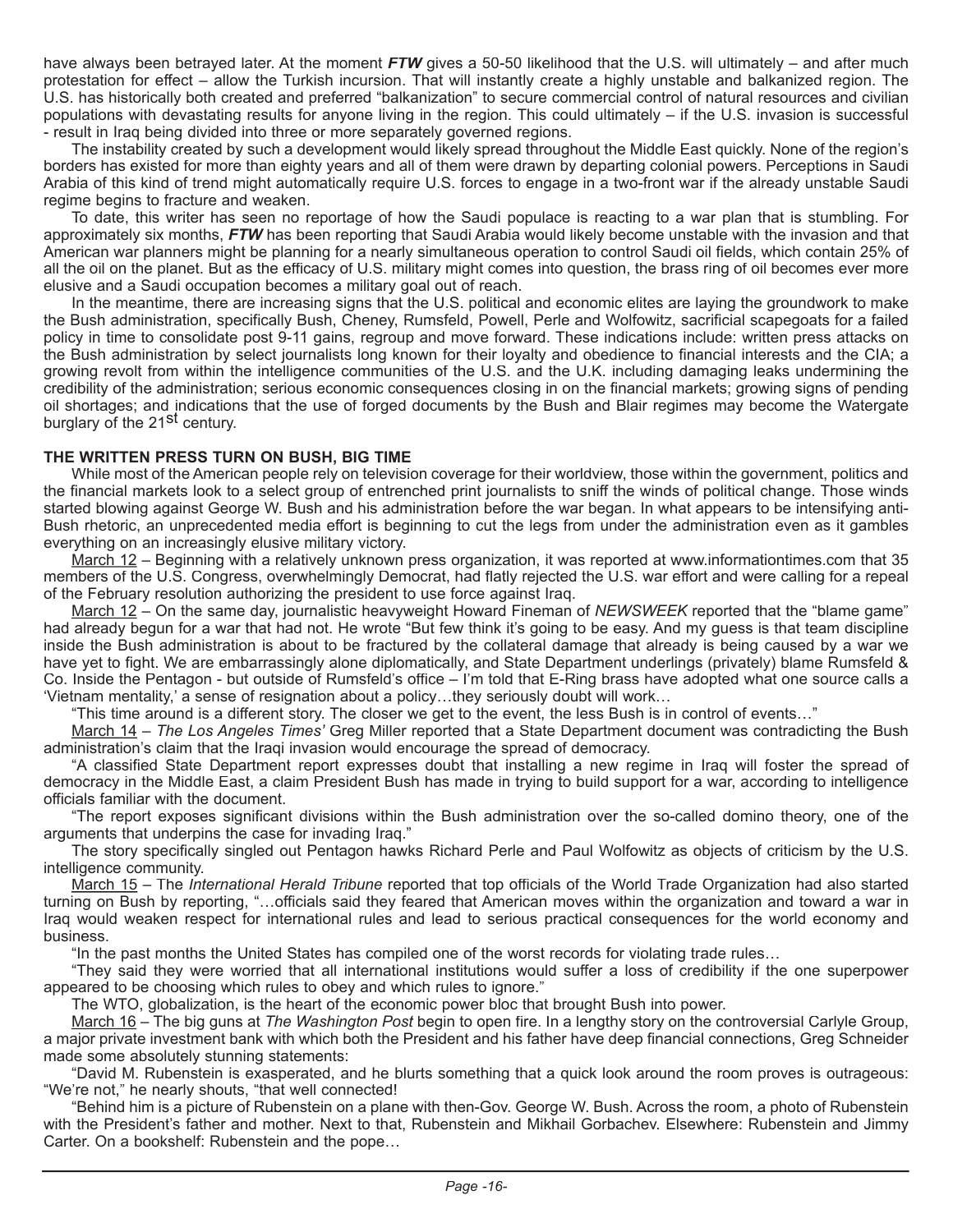"Rubenstein, after all, is founder of the Carlyle Group…

"But the connections have cost Carlyle, in ways that are hard to measure. It has developed a reputation as the CIA of the business world – omnipresent, powerful, a little sinister…

"Last year then-congresswoman Cynthia McKinney (D-Ga.) even suggested that Carlyle's and Bush's ties to the Middle East made them somehow complicitous in the Sept. 11 terror attacks. While her comments were widely dismissed as irresponsible, the publicity highlighted Carlyle's increasingly notorious reputation. Internet sites with headlines such as "The Axis of Corporate Evil" purport to link Carlyle to everything from Enron to Al Qaeda.

"'We've actually replaced the Trilateral Commission' as the darling of conspiracy theorists, says Rubenstein – who, truth be told, happens to be a member of the Trilateral Commission.

"It didn't help that as the World trade Center burned on Sept. 11, 2001, the news interrupted a Carlyle business conference at the Ritz-Carlton Hotel here attended by a brother of Osama bin Laden. Former President Bush, a fellow investor, had been with him at the conference the previous day…

"The company has rewarded its faithful with a 36 percent average annual rate of return…

"Times are changing, though. It's no longer valid to assume that Carlyle's golden roll of all-stars automatically opens doors in certain parts of the world, says Youssef M. Ibrahim of the Council on Foreign Relations in New York. 'George Bush junior is kind of screwing his father up, slowly but surely, in terms of securing relationships in the region,' Ibrahim says of the Mideast. The current administration's support for Israel, its hostility toward Iraq and its rocky dealings with the Saudi royal family have soured business and political relationships alike, he says."

[To view previous *FTW* stories on the Carlyle group please visit www.fromthewilderness.com.]

March 16 – On the same day as the Carlyle story, one of *The Washington Post's* biggest pundits for several decades, Walter Pincus, fired a serious shot into the administration's belly. To veterans of the 1996-98 popular nationwide campaign to expose CIA connections to cocaine trafficking, Pincus' name will be remembered as one of the chief defenders of the CIA. In fact, Pincus has been one of the Post's primary CIA conduits for more than thirty years. In 1967, he wrote a short feature for the Post titled, "How I Traveled the World on a CIA Stipend."

In a story titled "U.S. Lacks Specifics on Banned Arms", Pincus described how U.S. "Senior intelligence analysts say they feel caught between the demands from the White House, Pentagon and other government policymakers for intelligence that would make the administration's case 'and what they say is a lack of hard facts,' one official said.

"The assertions, coming on the eve of a possible decision by President Bush to go to war against Iraq, have raised concerns among some members of the intelligence community about whether administration officials have exaggerated intelligence in a desire to convince the American public…"

Pincus went on to detail how key U.S. Senators like Carl Levin and John Warner were questioning data that had apparently been misrepresented and/or hidden from the U.N.

An ominous note at the end of the story, reminding anyone who read it of Watergate and the demise of the Nixon presidency, added "Staff Writer Bob Woodward contributed to this report."

March 18 – Pincus returned again, in the company of Post Staff Writer Dana Milbank, to place more bricks in the wall that might seal the administration's fate. The story titled, "Bush Clings to Dubious Allegations About Iraq" opened with the lead, "As the Bush administration prepares to attack Iraq this week, it is doing so on the basis of a number of allegations against Iraqi president Saddam Hussein that have been challenged – and in some cases disproved – by the United Nations, European governments and even U.S. intelligence reports."

The story went on to document misrepresentations by George Bush, Dick Cheney and Colin Powell that made it clear that if George W. Bush was going down his whole administration was going with him. It was now a part of the official Washington record that all three had been guilty of misrepresentations to the press and the American people.

March 20 – Columnist Craig Roberts, writing in the traditionally pro-Republican, conservative *Washington Times* delivered perhaps the most shocking signal that the power establishment, which should have stopped the war before it started, was moving to set the administration up for a fall.

In a column titled "A Reckless Path", Roberts' lead paragraph read:

"Will Bush be impeached? Will he be called a war criminal? These are not hyperbolic questions. Mr. Bush has permitted a small cadre of neoconservatives to isolate him from world opinion, putting him at odds with the United Nations and America's allies."

It got worse from there.

"…On the eve of Mr. Bush's ultimatum, it came to light that a key piece of evidence used by the Bush administration to link Iraq to a nuclear weapons program is a forgery. Sen. Jay Rockefeller of West Virginia, the ranking Democrat on the Senate intelligence committee, has asked the FBI to investigate the forged documents that the Bush administration has used to make its case that Saddam Hussein possesses weapons of mass destruction."

Amazingly, Roberts then went on to make a comparison with Adolf Hitler's faked attacks by SS soldiers dressed as Polish troops in 1939 to justify the invasion of Poland, which started the Second World War.

Roberts closed his column with a dire warning. "Mr. Bush and his advisers have forgotten that the power of an American president is temporary and relative."

March 22 – One of The New York Times' chief experts on intelligence, with close contacts at the CIA, is James Risen. Whenever reading a Risen story it's a safe bet to assume that it was fed to him directly by CIA headquarters. In a story headlined, "CIA Aides Feel Pressure in Preparing Iraqi Reports" Risen wrote:

"The recent disclosure that reports claiming Iraq tried to buy uranium from Niger were based partly on forged documents has renewed complaints among analysts at the C.I.A. about the way intelligence related to Iraq has been handled, several intelligence officials said.

"Analysts at the agency said they had felt pressured to make their intelligence reports on Iraq conform to Bush administration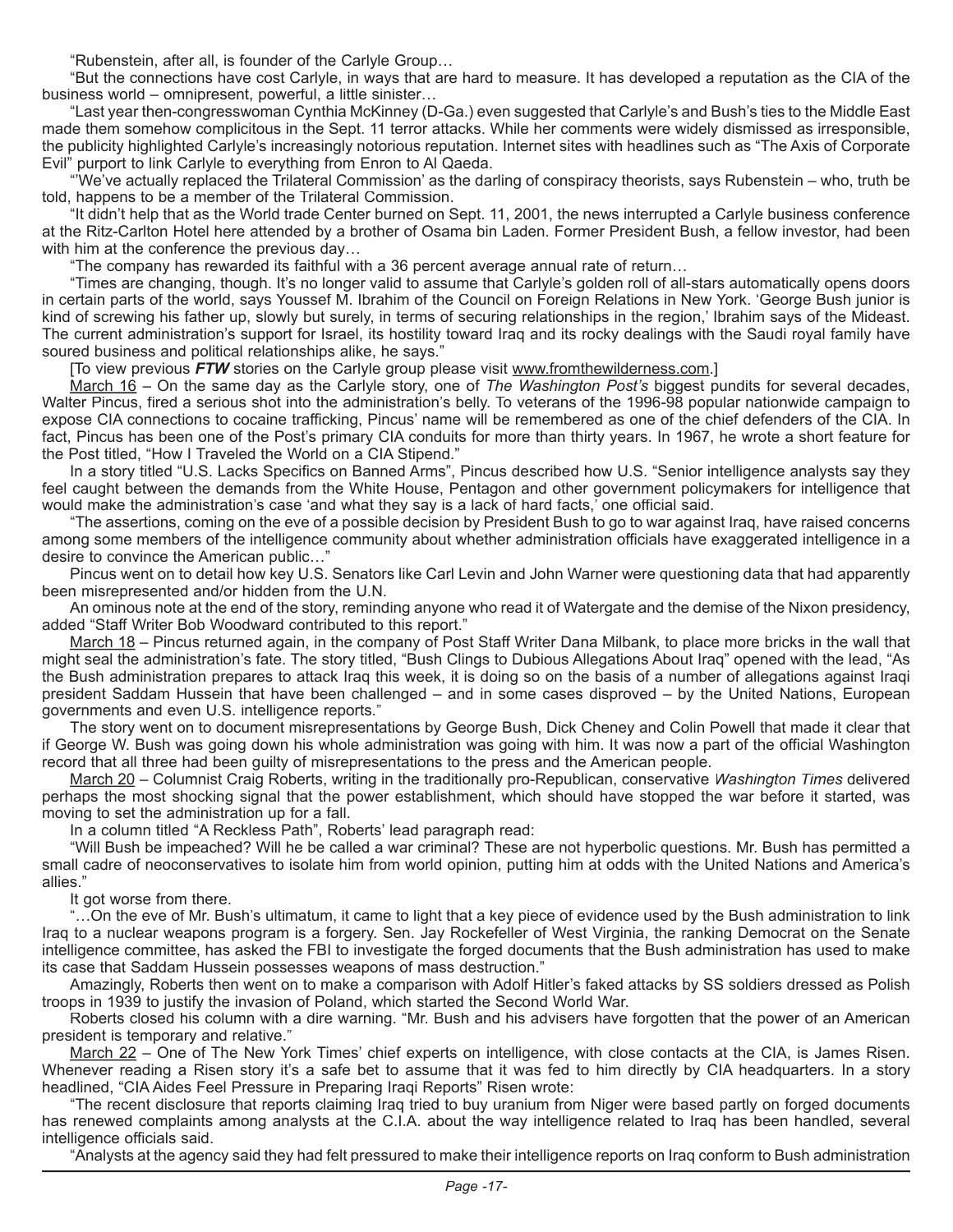policies.

"For months, a few C.I.A. analysts have privately expressed concerns to colleagues and Congressional officials that they have faced pressure in writing intelligence reports to emphasize links between Saddam Hussein's government and Al Qaeda.

"As the White House contended that links between Mr. Hussein and Al Qaeda justified military action against Iraq, these analysts complained that reports on Iraq have attracted unusually intense scrutiny from senior policy makers within the Bush administration.

"'A lot of analysts have been upset about the way the Iraq-Al Qaeda case has been handled,' said one intelligence official familiar with the debate."

#### **INTELLIGENCE AGENCIES TURN ON BUSH/BLAIR**

It has been happening for two months now. Leaks, protests, even overt criticisms from those like former senior CIA analyst Stephen Pelletier, who has revealed that it was Iran rather than Iraq which had killed thousands of Kurds in massive poison gas attacks in the 1980s. More recently we have seen British intelligence personnel leak information to the press showing that Britain's infamous intelligence dossier on Iraq's weapons of mass destruction (WMD) had been plagiarized from outdated information in graduate student papers and that the U.S. National Security Agency (NSA) has engaged in illegal wiretapping of U.N. officials in attempts to secure enough votes for a resolution in support of the invasion. One or perhaps two of these events could be explained as the actions of individuals. But the frequency and number of these attacks is suggesting that the intelligence services, which view themselves as permanent and enduring institutions as compared to passing administrations, are slowly pulling structural supports from underneath the Bush and Blair administrations' platform.

On February 8, *Counterpunch* published a statement by a group calling itself Veteran Intelligence Professionals for Sanity (VIPS) which gave Secretary of State Colin Powell a C- grade for providing "context and perspective" on Iraqi weapons and intent. The statement specifically and correctly chided the Bush administration for making the violation of a U.N. resolution a pretext for war pointing out that Israel's refusal to comply from a U.N. resolution calling for its withdrawal from territories occupied in 1967 has never been addressed.

[NOTE: Israel is currently in violation of 64 U.N. resolutions as opposed to Iraq's 17]

The VIPS statement also vigorously disputed any notion that Iraq posed any immediate threat to the U.S. and quoted CIA reports supporting that position. It also disputed Bush/Powell contentions that Iraq had any previous involvement with terrorist activities. Revealing what may actually be an intention of the Bush administration, VIPS stated, "Indeed, it is our view that an invasion of Iraq would ensure overflowing recruitment centers for terrorists into the indefinite future."

And, striking a chord that is sure to resonate in millions of U.S. military veterans, VIPS observed, "Reminder: The last time we sent troops to the Gulf, over 600,000 of them, one out of three came back ill – many with unexplained disorders of the nervous system. Your Secretary of Veteran's Affairs recently closed the VA healthcare system to nearly 200,000 eligible veterans by administrative fiat."

Stories from early March in Britain's *The Observerl* actually produced a copy of a Top Secret NSA memorandum calling on allied intelligence agencies to increase their wiretapping and monitoring of U.N. diplomats who might swing a Security Council vote in favor of the U.S. While reportage on this major breach of international trust and protocol has gone away, the rage felt by many diplomats has not. It was later disclosed that an employee of British intelligence who was outraged by its contents had leaked the memo. However, reading between the lines, this writer suspects that the leak took place with a wink and a nod from higher ups.

By March 14, the activities of VIPS were getting favorable coverage by the Associated Press, a sign that powers controlling both the media and the intelligence services were pushing the agenda. Although varying editions of the story appeared in print, on the AP web site and in different parts of the country, the basic story retained a key lead sentence. "A small group comprised mostly of retired CIA officers is appealing to colleagues still inside to go public with any evidence the Bush administration is slanting intelligence to support its case for war with Iraq."

Such a statement from intelligence veterans has serious repercussions in a discipline that is noted for never leaking information. That is, unless there is an agenda that intelligence agencies themselves are pursuing. In those cases the CIA plays the media, as one CIA executive once described, "like a Mighty Wurlitzer."

As resignations of outraged civil servants are stacking up on both sides of the Atlantic like freshly cut firewood, the Bush administration was also seriously hurt by the resignation of the top Bush National Security Council official in charge of terrorism, Rand Beers. A March 19 UPI story, while repeating the Bush administration position that Beers' resignation was not because of administration deceit and vanishing credibility, left no doubt that Beers, widely respected in Washington, was just plain fed up and possibly sensing a sinking ship.

#### **OIL'S NOT WELL**

The utterly ridiculous and unjustified drop in oil prices and upsurge in the Dow last week is belied by real data on oil supplies as the Iraqi invasion stumbles. As the war intensifies some real garbage and some occasional gems of truth are coming from the major media.

First, it is a given that while the war is in progress, Iraqi oil exports are virtually non-existent. The port region around Basra – which accounts for well more than half of Iraqi exports -- is virtually shut down. One pipeline running from northern Iraq to the Turkish port of Ceyhan is reported to be intact but there are no reports as to whether oil is actually flowing. It's not likely. What this means is that it is a safe bet that two million plus barrels per day (Mbpd) have been taken out of world supplies.

In the face of this, *BusinessWeek*, in the February 24 issue, has engaged in the outrageously dishonest reporting that the Caspian basin may hold 200 billion barrels (Gb) of reserves and that there are some three trillion barrels of proven conventional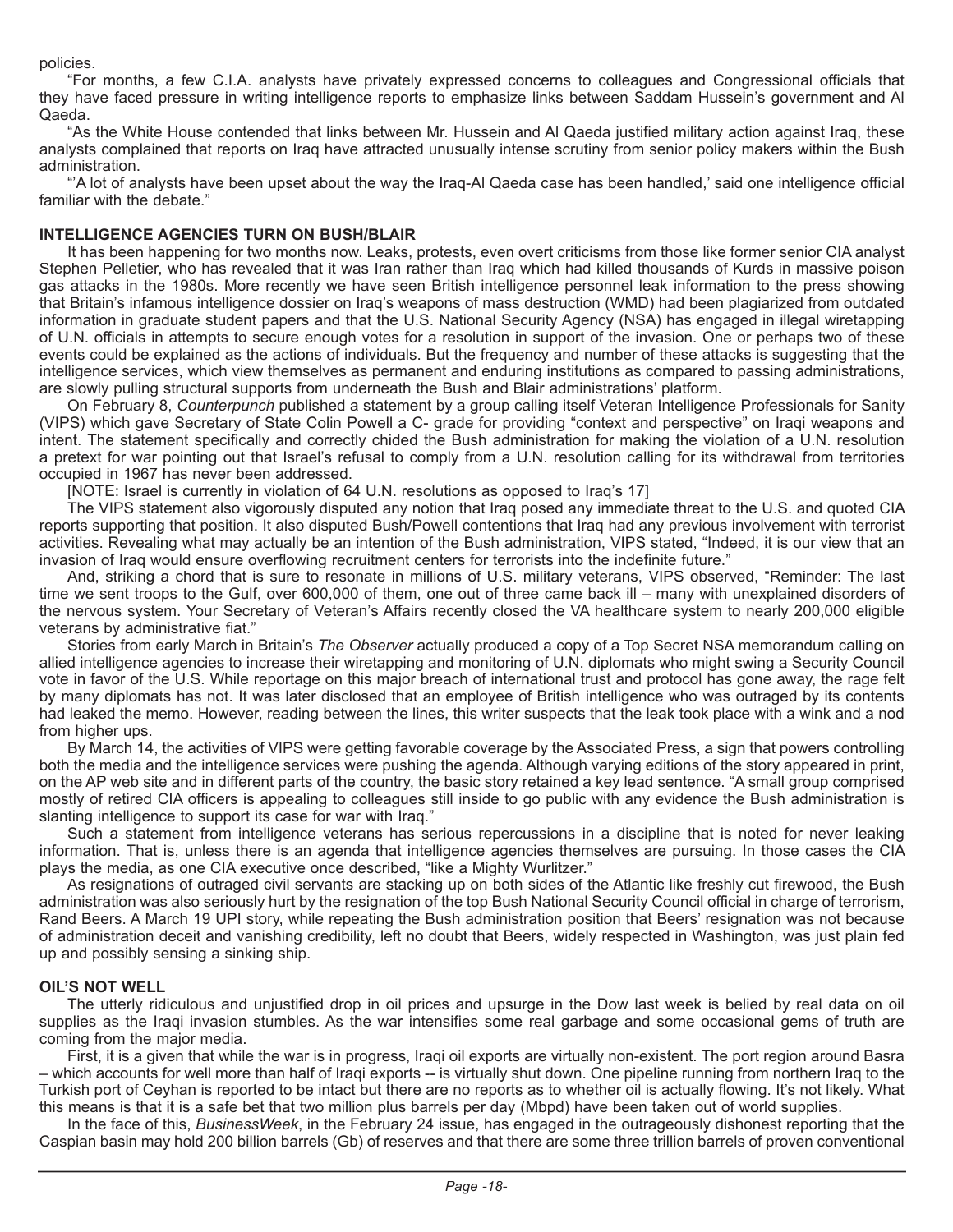oil remaining on the planet. Extensive research conducted by *FTW* has shown that Caspian reserves have been verified by drilling results over the last three years to be only around 40 Gb and are a major disappointment. *FTW* data was derived through extensive research in oil and gas journals, official government reports and by direct interviews with oil executives who have been in the region.

Planetary reserves of conventional oil are only about one trillion barrels or enough to keep the world supplied for approximately 30 years in an ever tightening and ever more expensive marketplace that threatens economies all over the globe. Motives for the *BusinessWeek* deception would include providing propaganda cover for the fact that the invasion of Iraq is totally about oil and also give false confidence to investors as financial and equity markets teeter on the brink of collapse.

*The Wall Street Journal*, however, on March 18, recently engaged in some serious truth telling. In a page-one story titled "Why the U.S. IS Still Hooked On Oil Imports", the Journal reported:

"President Bush says hydrogen power will lead to energy independence… Mr. Bush is almost certain to be proved wrong, at least in the next couple of decades."

After acknowledging that oil price spikes have always led to recessions, the *Journal* relied on an extensive body of research of the statements of OPEC founder, Saudi Sheikh Zaki Yamani to hit at one of the core motivators for the Iraqi invasion – oil production costs. Not every country or region spends the same amount of money to produce a barrel of oil. And nowhere is oil cheaper to produce than in the Persian Gulf. The Journal quoted Yamani as stating at a 1980s OPEC meeting, "Let's see how the North Sea can produce oil when prices are at \$5 a barrel."

The Journal continued: "At low prices, the Persian Gulf countries have an unbeatable edge. In the mid 1980s it cost them a couple of dollars a barrel to produce oil. It cost about \$15 a barrel off the coast of Britain and Norway or in the U.S." That was in the 1980s. Credible estimates of North Sea production costs in dying fields now place the cost per barrel at over \$20.

Russia has current estimated production costs of between \$19 and \$27 a barrel which reveal the key to everything that's going on now. The world is running out of oil. In order to save a teetering U.S. economy the Bush administration is betting on the rapidly diminishing hope that it can get Iraqi oil back on the markets and available to the U.S. at a price of between \$15 and \$20 per barrel. If the prices drop to the levels Bush needs, OPEC loses its profits and Russian oil becomes uncompetitive in the market place.

Bush is not going to get his way.

In a major development, it was reported on Saturday that growing unrest in Nigeria, an OPEC member and the world's sixth largest exporter, had shut down the Chevron Texaco pumping facilities. A story in today's *Economist* confirmed earlier reports that both Chevron and French giant TotalFinaElf had not only shut down production but ordered evacuations of all their personnel. These moves take an immediate 330,000 barrels a day out of world supplies and they also hearken back to recent lessons learned in Venezuela after a massive strike shut down Venezuelan production. Refineries and wells don't operate at the flip of a switch. They require a constant flow of chemicals and products to keep their systems primed. When recovering from a shut down, it often takes a considerable period to reach previous production levels.

While OPEC has announced that it will increase production to offset shortages, its ability to do so is limited to perhaps a 3-5 Mbpd increase. That's a drop in the bucket in current tight markets and in a world that consumes a billion barrels every twelve days. Iraqi oil fields will require billions of dollars of investment and years to increase Iraqi production to five or eight Mbpd. And that clock will only start ticking once the country is secure and safe, an outcome that is not at all guaranteed at the moment.

In the meantime, according to *The Financial Times* today, the Mexican government has announced its intent to start selling U.S. dollars on world currency markets. This move could further weaken an already shaky U.S. dollar, especially if other nations, angered at the U.S. invasion of Iraq, follow suit. Since oil is currently purchased in dollars, inevitable future oil price spikes could become doubly painful for the U.S. economy as the dollar loses value.

#### **BUSH'S WATGERATE BURGLARY**

*"At the Security Council, some are questioning the veracity of any U.S. claim regarding Iraq."* – The Boston Globe, March 16, 2003

The first official report that documents prepared on stationery of the governments of Niger and Iraq detailing a planned sale of uranium to Iraq were forged came on March 7. Mohamed ElBaradei, the chief nuclear inspector for the International Atomic Energy Agency told the U.N. Security Council that the documents, "were not authentic." The first paper to break the news was London's *Financial Times*. The documents, not very clever or convincing, failed to convince the U.N. but were, however, included in British Prime Minister Tony Blair's now legendary flawed intelligence dossier, which had been presented to Parliament on Sept. 24, 2002.

*The Washington Post* picked up on the story on March 8 where it reported that, "The forgers had made relatively crude errors that eventually gave them away – including names and titles that did not match up with the individuals who held office at the time the letters were purportedly written, the officials said."

The Post reported administration officials as giving the somewhat lame excuse, "We fell for it." No one even tried to suggest a motive for someone other than the Bush or Blair regimes to commit the crime.

Not everyone fell for it. As reported in what are now at least a half dozen stories, the CIA was suspicious of the documents and purposely left them out of their own report on Iraqi weapons. That did not, however, prevent George W. Bush, Colin Powell, Donald Rumsfeld or Dick Cheney from touting them as authentic. The State Department even authoritatively referred to the documents in a December 19, 2002 Fact Sheet titled "Illustrative Examples of Omissions From the Iraqi Declaration to the United Nations Security Council".

By March 13, The *Post* was back with a story indicating that the FBI was looking into the source of the documents and "the possibility that a foreign government is using a deception campaign to foster support for military action against Iraq."

Huh? Is there some country out there we haven't heard of that really hates Iraq other than the U.S., Britain or Israel? The *Post* story closed by saying, "The CIA, which also had obtained the documents, had questions about 'whether they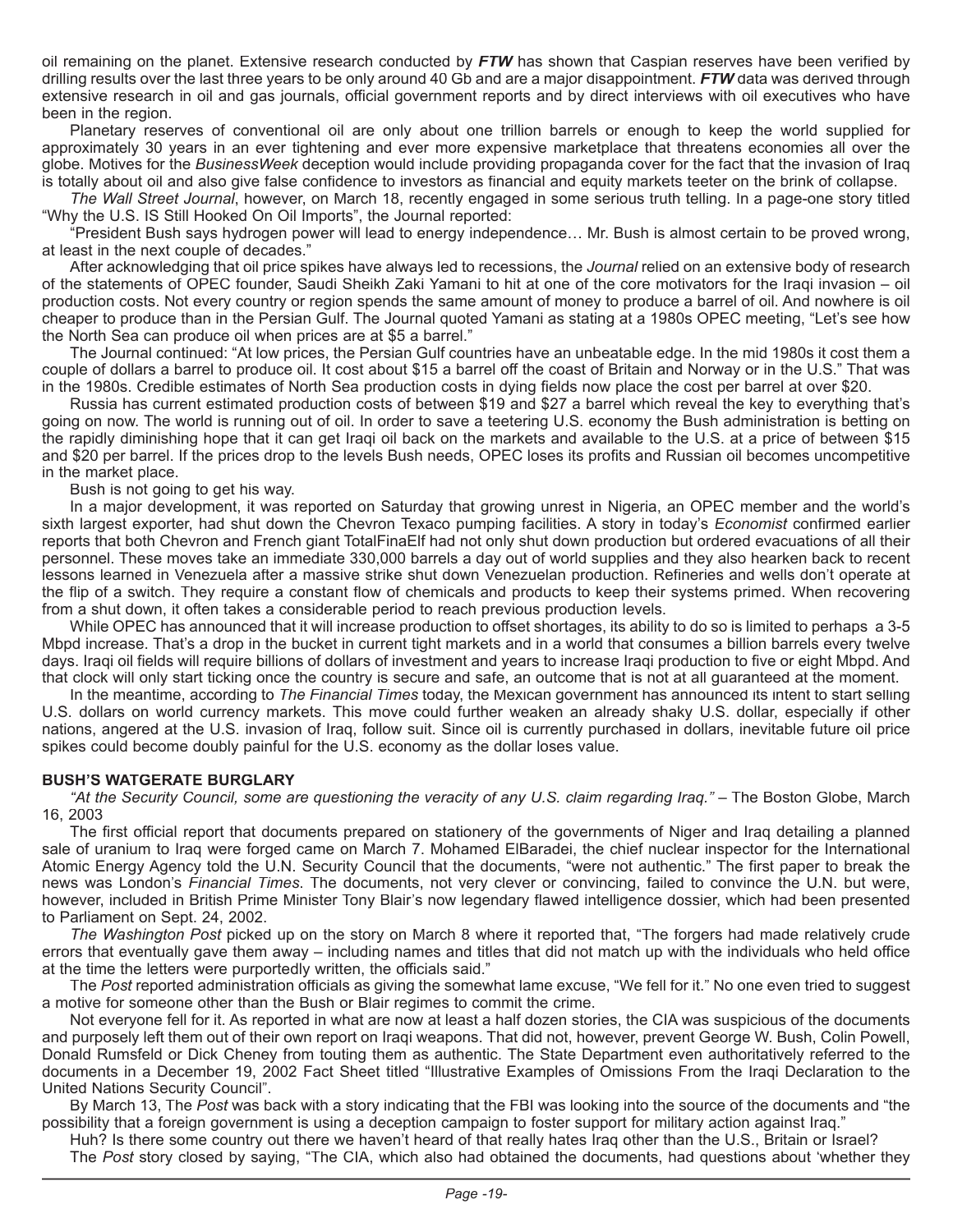were accurate,' said one intelligence official, and it decided not to include them in its file on Iraq's program to procure weapons of mass destruction."

This begs the question as to whether CIA Director George Tenet told Bush or Cheney or Powell that the documents were forged. That's his job above all else: to give the President reliable and trustworthy intelligence.

On March 14, Ken Guggenheim of The Associated Press reported that Senator Jay Rockefeller (D-WVa.), ranking member of the Senate Intelligence Committee had called the FBI and asked for an investigation of the documents. Rockefeller's full name is John D. Rockefeller, IV and he is a direct descendant of the same family that essentially brought the Bush family into power. What is amazing here is not only that someone has requested an investigation of just one of the hundreds of Bush administration inconsistencies and proven lies since 9-11, but that it was a Rockefeller who requested it. That reality has thundered throughout Washington's power corridors like an earthquake.

*FTW* placed calls to both FBI headquarters and Rockefeller's Washington offices asking for comment or further information. An FBI spokesperson told *FTW* that the Bureau had nothing to say. After hearing what the topic was, a Rockefeller spokesperson promised to call back but did not.

Colin Powell immediately started denying that the State Department had anything to do with creating the forgeries. No one had accused him! And the story picked up "legs" in print media around the world.

By the 15<sup>th</sup>, CNN had picked up the story on its web site and had added damning observations about the childish, crude and "obvious" nature of the forgeries that "should never have gotten past the CIA." But the CIA had already established a record saying that it never trusted the documents. Asked about the documents on *Meet the Press* the previous Sunday, Powell simply stated, "It was the information that we had. We provided it. If that information is inaccurate, fine."

Not so fine.

Where did the documents come from? Already inconsistent finger pointing, eerily reminiscent of the loose threads pulled on by Woodward and Bernstein in 1972 and 1973 are starting to surface. Powell says he doesn't know where the documents came from. Britain is remaining silent and the government of Niger has issued a blunt statement indicating that the documents were forged in London and Washington.

My guess is that they were forged inside the National Security Council rather than at the CIA. The CIA would have done a better job. Can you say, "Iran-Contra"?

The most scathing blow to date – and there are sure to be more – came from Congressman Henry Waxman (D, Ca.) who, in a six-page March 17 letter to George Bush, created a locked-down record of Bush's, Cheney's, Rumsfeld's and Powell's use of the documents, even pointing out that the President had made reference to the documents in his State-of-the-Union address in January by saying, "The British government has learned that Saddam Hussein recently sought significant quantities of uranium from Africa." Waxman noted next that, "a day later, Defense Secretary Donald Rumsfeld told reporters at a news briefing that Iraq "recently was discovered seeking significant quantities of uranium from Africa."

Waxman closed his letter with three chilling questions that may now distance George Tenet from George W. Bush and his cabinet, who will all go down together if it becomes necessary. Waxman asked the President to directly address:

- 1. Whether CIA officials communicated their doubts about the credibility of the forged evidence to other Administration officials, including officials at the Department of State, the Department of Defense, the National Security Council, and the White House;
- 2. Whether the CIA had any input into the "Fact Sheet" distributed by the State Department on December 19, 2002; and
- 3. Whether the CIA reviewed your statement in the State of the Union address regarding Iraq's attempts to obtain uranium from Africa and, if so, what the CIA said about the statement.

I can hear the distant echoes of Senator Howard Baker in the Senate Watergate hearings asking, "What did the President know and when did he know it?"

#### **THE PERFECT STORM**

It's all coming together on the radar screen and the chances are that these storms are going to merge. In this all out economic war of survival, as Peak Oil forces its way into the public consciousness, Russia will likely continue to provide Saddam with arms and technical assistance. France may well share intelligence. China, with the slightest nod, can contribute tactical advice and many mines for the Mediterranean. All of them can indirectly, and through plausibly deniable methods, foster and supply revolts in oil producing regions around the globe. And they can all laugh and deny as the U.S. tries to point a finger at them. This has all been done before.

In the meantime Vladimir Putin can cushion his allies with cheap oil as the U.S. starts to die of thirst.

Before Americans become outraged that such a scenario might be unfolding, I would remind them that every one of these tactics has been employed by the United States in spades against each of these countries for more than fifty years. It was the U.S. that chose this course to begin with. The tragedy, of course, is that the American people will suffer greatly as the storms converge. The truth is that the American people have never been any more of a concern to the powers that be than the people in the rest of the world have, except that giving them a higher standard of living made them compliant and dumb. It appears as if even that is no longer necessary. The destruction of American credibility and the transfer of its wealth are necessary steps in the creation of the New World Order.

Everything might just come crashing down all at once and if that happens the powers that rule will sacrifice their little Caesar and cut a deal with the other nations quickly. Just as in Shakespeare's play, there will be many wounds in Caesar's body, inflicted by many different people. But most certainly one of the daggers will be found in the hand of George Tenet and the CIA. He knows where the real power resides.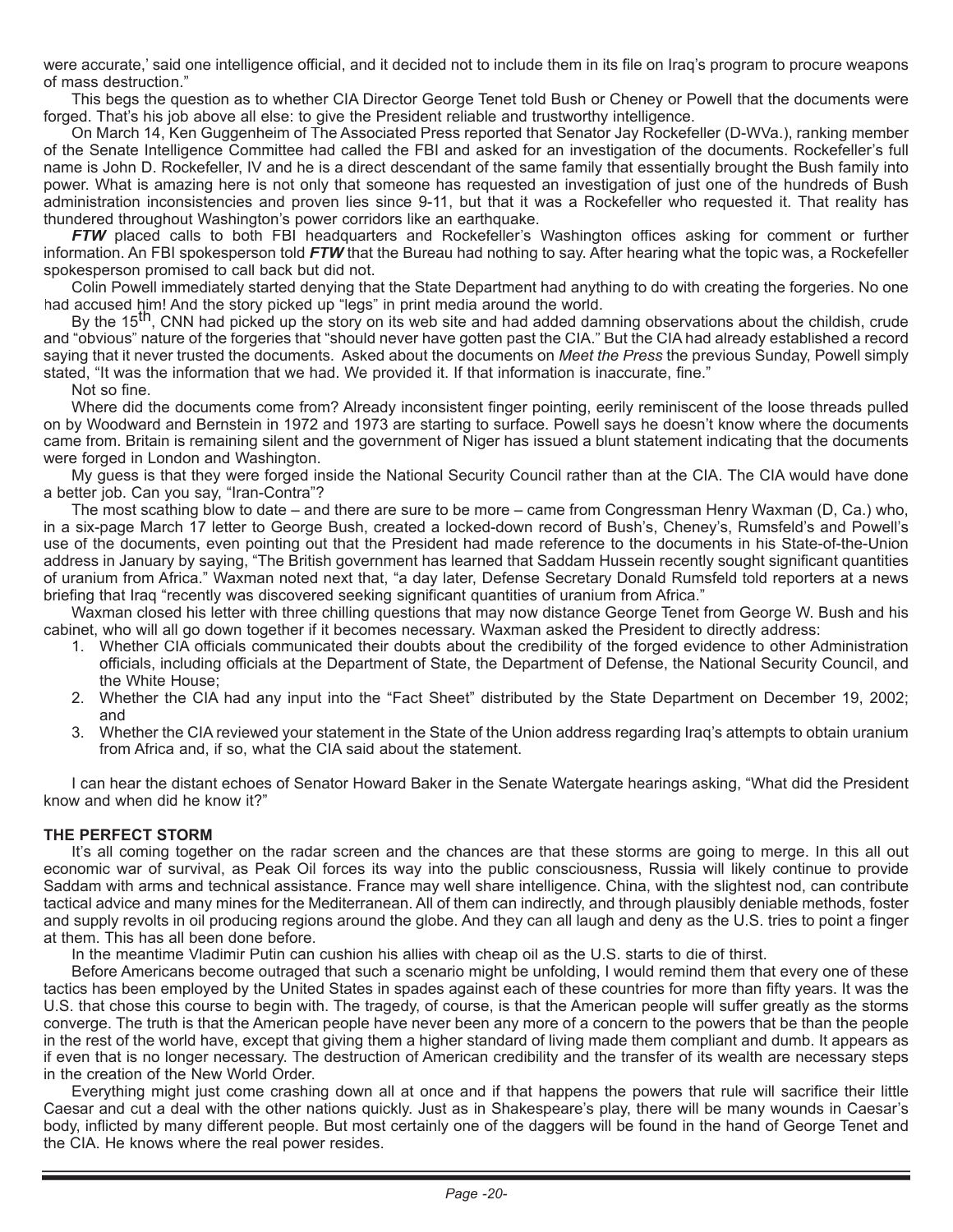- **- A Sobering Look at the Oil Numbers Behind the U.S. Panic to Invade Iraq**
- **Bush Knew of Peak Oil Before Taking Office**
- **- Natural Gas Picture Worsens**

## **U.S. INTENTIONS**

by Dale Allen Pfeiffer

Mar. 7, 2003, 1400 PST (FTW) -Journalist Julian Darley has a very good web site, www.globalpublicmedia.com, featuring video interviews with notables such as Colin Campbell and Matthew Simmons. Matthew Simmons is the president of Simmons & Co. International, a company which specializes in investment banking to the energy industry. The Campbell interview**1** is a very informative chat at the petroleum geologist's home in County Cork, Ireland. It is well worth perusal. The Matthew Simmons interview**2** was recorded in an office of his business suite, and is also very informative—though it is disappointing to see a person so perceptive standing firmly behind George W. Bush. However, in his interview, Matthew Simmons made two very big revelations.

In the first instance, Mr. Simmons was discussing his email correspondence with a senior assistant to former secretary of energy Bill Richardson. The senior assistant informed Mr. Simmons in 1999 that she was accompanying Secretary Richardson on a visit to every OPEC country. Mr. Simmons told her that if he was undertaking such a tour, he would ask each country what was their spare oil capacity. Upon returning to the United States, the senior assistant called Mr. Simmons and told him that she was quite shocked by the responses to this question. In country after country, she was told that they were already pumping at or near capacity. For practical purposes, OPEC has no spare capacity.

Several of my associates have suspected as much. But in this interview, Matthew Simmons verifies the fact that OPEC is already pumping at or very close to full capacity. This means that to meet growing demand, oil must be found somewhere else. And OPEC most probably cannot increase output to cover a crisis such as the Venezuelan strike, or the disruption of Iraqi oil production in the event of another Gulf War. In fact, it was only a year after Secretary Richardson made his OPEC tour that world oil production appeared to peak, beginning the cycle of rising oil prices and tanking economies that we have been in since. Though Matthew Simmons did not spell it out, this is the clearest indication to date that we are at peak oil production.

The second revelation was more political than technical. Matthew Simmons states in this interview that he advised the Bush campaign and the subsequent Bush administration of the energy situation. This admission makes it very clear that George W. Bush and his administration knew about the approaching energy crisis before even stepping into the White House. Thus, as we have said at FTW, oil depletion has loomed in the background of every decision made by this administration and every action undertaken.

In his recently released book, *The Party's Over***3**, Richard Heinberg backs up this assertion and goes on to say that the CIA has monitored the oil business for some time. Indeed, the CIA subscribes to the yearly report of oil analysts Petroconsultants, and so must have seen the 1995 report "The World's Oil Supply". This publication, at a cost of \$35,000 per copy, predicted that global oil production would peak in the first decade after the turn of the century.**4**

As we have stated before, Bush needed some catastrophe such as 9-11 to justify an endless war on multiple fronts. He needed it to provide cover for an oil grab. Of course, a superpower such as the United States always acts on a nexus of reasons and in pursuit of multiple goals, but greed for oil has been a major impetus behind pretty much everything this administration has done since taking office. Could oil really lie behind Bush's push to unseat Saddam Hussein? Perhaps we should rephrase this question: How could oil *not* lie behind Bush's push for the conquest of Iraq?

#### **IRAQ**

Even unnamed senior U.S. defense officials are stating that the plan is to take the oil fields as quickly as possible, supposedly to protect them from Saddam.**5** British troops will be used to seize the oil fields so as to thwart the appearance of a U.S. oil grab. However, ExxonMobil is in the lead position for rehabilitating the Iraqi oil fields. Oil executives are quoted as saying there is a desperate need to find another 80 million barrels per day to meet growing oil demand.**6** Might we add that this growing demand cannot be met elsewhere because of the abovementioned lack of spare capacity.

Even after seizing Iraq's oil fields and quelling unrest throughout the country, the oil majors will find it very difficult to increase Iraqi oil production in the short term. They may even have to cut production from its current level, as Iraq has been using unsound methods to pump the amount of oil which they are currently generating. Before the 1991 Gulf War and the decade long Iraq-Iran War, Iraq was pumping an average of 3.5 million barrels per day (b/d).**7** In 2001, Iraq averaged 2.45 million b/d, and experts say their current sustainable production capacity could go no higher than 2.8-3.0 million b/d.**8**

 Most of Iraq's current oil production is centered around three large fields, the Kirkuk field in the north of Iraq (10+ billion barrels), the East Baghdad field in the central part of the country (11+ billion barrels), and the Rumailah fields in the south of Iraq (10+ billion barrels).**9** There are two other very large fields in southern Iraq which are basically untapped to date: the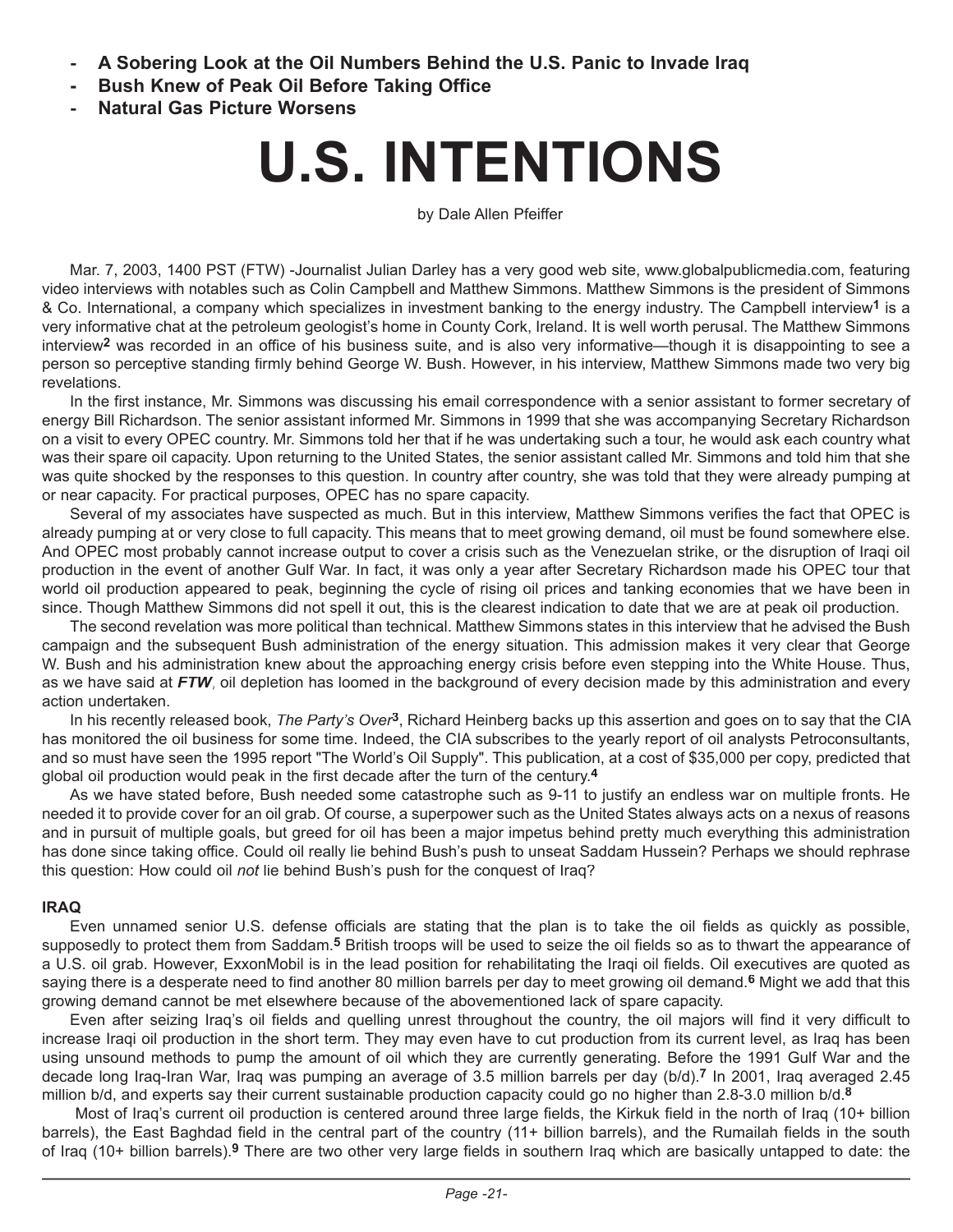Majnoon field near the Iranian border (20+ billion barrels, possible as much as 30 billion barrels), and the West Kuma field closely associated with the Rumailah field (15+ billion barrels).**10** Other notable fields are Nahr bin Umar (6+ billion barrels), Rattawi (3.1 billion barrels), Halfaya (2.5-4.6 billion barrels), Zubair (4 billion barrels), Nassiriya (2-2.6 billion barrels), Suba-Luhais (2.2 billion barrels), Bai Hassan (2 billion barrels), Buzurgan (2 billion barrels), Khabboz (2 billion barrels), Abu Ghirab (1.5 billion barrels), Khormala (1.5 billion barrels), Tuba (1.5 billion barrels), Gharraf (1.0-1.1 billion barrels). All told, including a number of smaller fields not mentioned here, Iraq holds proven assets of 112 billion barrels of oil. The unexplored regions of the Western Desert could add as much as another 100 billion barrels to this total. The area is known to contain oil-bearing Jurassic, Triassic and Paleozoic formations, though they are buried much deeper than the eastern formations and so might provide more natural gas than oil.**11**



Much of Iraq's oil industry was damaged during the 1991 Gulf War. Completely destroyed were the gathering centers and compression/degassing stations at Rumailah, storage facilities, and pumping stations along the Iraqi Strategic (North-South) Pipeline.**12** Many sizable fields were damaged and have remained unrepaired. Sixty percent of Northern Oil Company's facilities in northern and central Iraq were damaged during the Gulf War.**13** Iraq's oil export infrastructure was also severely damaged during both the Iraq-Iran War and the 1991 Gulf War. Pipelines, ports and pumping stations have all been affected. And Iraq's two main Persian Gulf tanker terminals, Mina al-Bakr and Khor al-Amaya, were heavily damaged during the Gulf War. Damage to Mina al-Bakr appears to have been largely repaired over the past decade. Khor al-Amaya, on the other hand, was severely damaged during the Iraq-Iran War and then completely destroyed during Operation Desert Storm.**14**

During the decade of sanctions following the 1991 Gulf War, Iraq tried to maintain production at existing fields despite an embargo on spare parts and oilfield equipment. Many of the reservoirs in production have been damaged through mismanagement and the use of questionable techniques in an effort to increase current

production at the price of future production. In addition to the naturally occurring problem of water cut in Iraq's southern wells (the damaging intrusion of water into oil reservoirs), many fields have been damaged by the practice known as water flooding in order to boost current production. Iraq's oil minister stated that in 2002 only 24 of 73 Iraqi oil fields were producing. Oil consulting firm Saybolt International has pointed out the risk of a 5% to 15% annual production decline at damaged Iraqi oil fields. A U.N. report in June 2001 said that Iraqi oil production capacity would fall sharply unless technical and infrastructure problems were addressed. And U.N. Secretary General Kofi Annan has warned of a possible "major breakdown" in Iraq's oil industry if spare parts and equipment are not forthcoming. The United States has resisted any efforts for a long term solution to the problems, insisting on only short-term improvements to the oil industry. According to the head of the U.N. Iraq program, Benon Sevan, the number of holds placed on contracts for oil field equipment threatens the entire program with paralysis.

Sevan stated in January 2002 that the United States placed over 80% of the holds, which affect nearly 2,000 contracts worth approximately \$5 billion.**15**

Solving these problems will require major investment from a consortium of international oil companies. It will take at least a decade to double output, providing there is no further damage done. It will take at least \$7 billion worth of investment to bring Iraq back to its 3.5 million b/d production level. Pushing past that level to 5.5 million b/d will require at least \$20 billion of investment. Analysts say Iraq has the capacity to produce double that amount, albeit at an extraordinary cost over an extended period of time.**16** Many international companies have stepped up to offer the needed investment. Iraq has signed multi-billion dollar deals with companies from China, France and Russia. And in recent months Iraq has signed a number of deals with companies from Italy (Eni), Spain (Repsol YPF), Russia (Tatneft), France (TotalFinaElf), China, India, Turkey, and others.**17** However, none of these deals can move forward until they are okayed by the U.N. Security Council.

Could all of this go toward explaining why it has become so urgent for the United States to make war on Iraq and take over control of Iraqi oil fields? For over a decade, the U.S. has blocked any reparations or new development of Iraqi oil resources. In

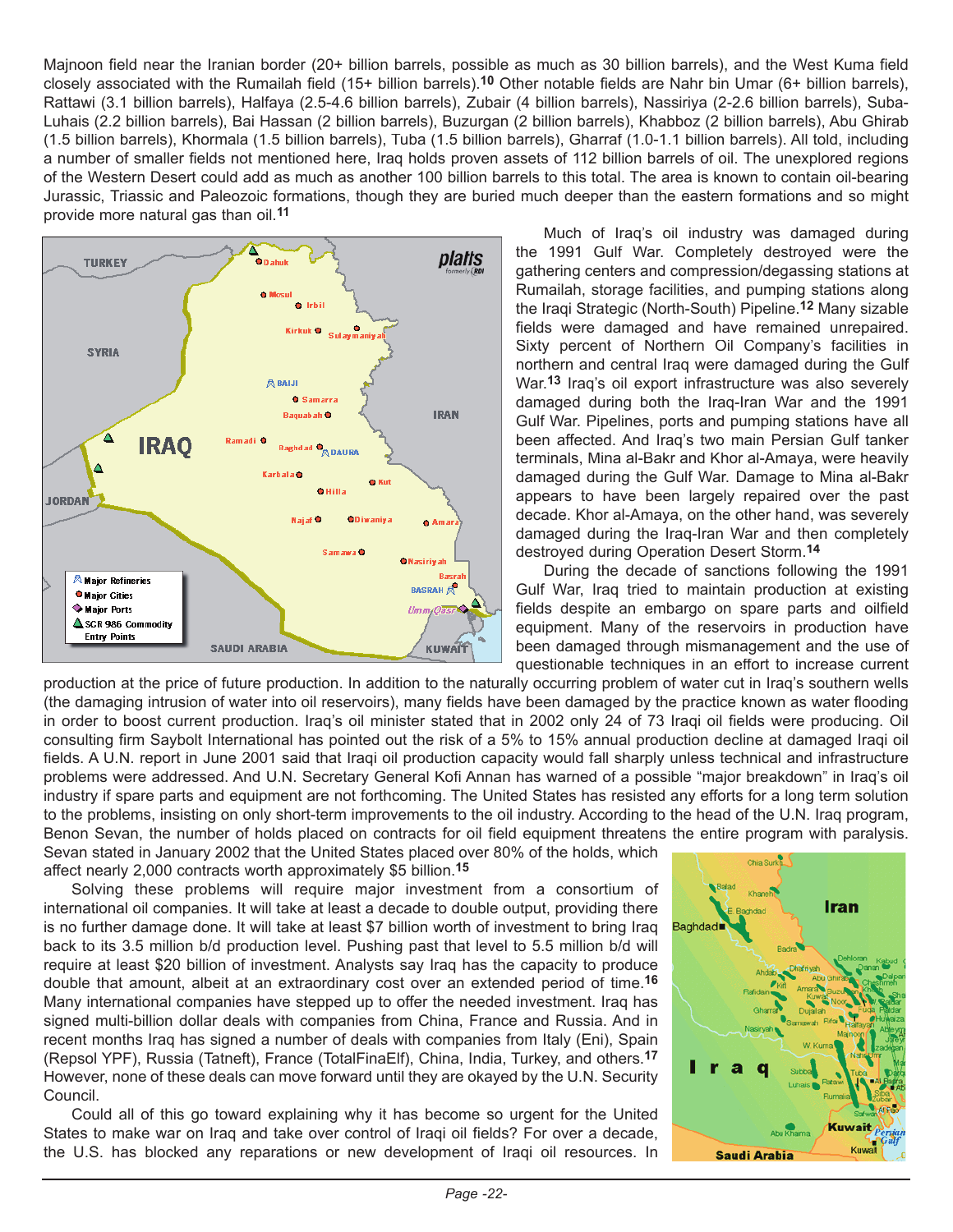2001, reports finally came out announcing that without increased access to spare parts, repairs and new technology, Iraqi oil fields could be damaged permanently. Pressure is building in the U.N. to allow this remediation and modernization of Iraqi oil infrastructure. Iraq is awarding contracts to major oil companies from various countries, excluding U.S. and British companies. And all of this is being blocked largely by the U.S., while U.S. and British oil companies line up for a piece of the action in the aftermath of an Iraqi conquest.

Let's see, are there any pieces of the picture which we are missing? Oh yes, the U.S. is studying international law to determine oil field rights in the event of a U.S. & British conquest of Iraq. And they believe that international law would give them considerable leeway in managing Iraq's oil fields (for the benefit of the Iraqi people, of course).**18**

And now, to round out this picture, let's look at Iraqi oil exports as compared to U.S. imports. As of July 2002, Iraq was producing 1.99 million b/d (oil production was 2.45 million b/d in 2001). Of this, they export 1.5 million b/d, over one-third of that, 566,000 b/d to the U.S. This is down from 795,000 b/d (or 53%) in 2001. The route to the U.S. is very circuitous, as the oil is first purchased by companies from many countries, including Cyprus, Sudan, Pakistan, China, Vietnam, Egypt, Italy, Ukraine, and others and then is resold to U.S. importers, including ExxonMobil, Chevron, Citgo, BP, Marathon, Coastal, Valero, Koch, and Premcor.**19** There is also an unknown amount of oil being smuggled out through Syria and other countries. It is difficult to say how much of this, if any, is making its way to the U.S.

Now let's look at the U.S. side of this equation. The U.S. imported an average of 10.3 million b/d as of September 2002. Of this, Iraqi oil would only amount to 6% of U.S. imports (8% in 2001). However, the U.S. derives around 26% of its daily oil imports from the Middle East—that is 2.3 million b/d as of August 2002. So Iraqi oil accounts for about one-quarter of our Middle East imports. Comparing Iraqi imports to our top sources of imports, Saudi Arabia exports 1.49 million b/d to the U.S. (14% of total imports), Mexico exports 1.46 million b/d (also 14% of total U.S. imports), Canada exports 1.37 million b/d to the U.S. (13% of the total), and Venezuela—prior to the oil strike—exported 1.14 million b/d (11% of the total).**20** If this ranking of major oil imports was continued, Iraq would probably rank in the top ten. However, were the sanctions removed and the oil infrastructure repaired, Iraq would undoubtedly rival Saudi Arabia for the number one position; especially under a U.S. military protectorate with U.S. and British companies running the oil business. Beyond this, the conquest of Iraq—if successful—would allow us to add badly needed spare capacity to world oil production and it might stop the flight of oil countries from the petrodollar to the euro.

#### **OTHER OIL NEWS**

Venezuela is still recovering from the oil strike. The EIA now states that Venezuelan oil production gradually rose to 1.2 million b/d in February.**21** The EIA's current short-term energy outlook assumes that the Venezuelan oil crisis will be over by March.**22** However, they warn that Venezuelan supplies will not approach pre-crisis levels for another several months. Furthermore, it is possible that around 700,000 b/d of production may be permanently lost due to the strike.**23** The EIA warns that OPEC efforts to increase output to make up for lower Venezuelan exports has reduced global spare capacity to only 2 million b/d—this spare capacity coming almost entirely from Saudi Arabia. There is very little room remaining to make up for unexpected supply drops or demand increases.**24**

On top of this, Nigeria's white collar union began an oil export strike on Saturday, February 15th. Nigeria is the seventh largest oil exporter in the world. Royal Dutch/Shell, the country's biggest producer, pumps an average 900,000 b/d. The oil companies expect to replace strikers with senior staff, and point out that previous strikes had little impact on exports. However, fear of the strike caused oil prices to temporarily jump by 16 cents per barrel.**25** It is evident that the market is now so tight and the world economy so gun-shy that it is to be wondered how the world will survive an invasion of Iraq.

On top of all this, there was a small item in the Australian newspaper *The Courier Mail* stating that leftist rebels in Colombia have blown up a large section of that country's most important pipeline. Operated by Occidental Petroleum, the pipeline carried 105,000 b/d.**26** Little more is to be found about this story on the various news wires. The Bush administration has been bolstering military aid to Colombia, including increasing numbers of advisors. They have impressed upon the Colombian military that it is of primary importance to protect the oil pipelines, and they have labeled the rebels as international terrorists. What response there will be on the part of the U.S. to this latest strike at U.S. oil interests is hard to say.

Finally, in the EIA weekly petroleum updates, we find that for the week ending February 7th, crude oil imports declined by another 1.2 million barrels from the previous week. U.S. commercial crude inventories for that week sank to 269.8 million barrels, just crossing the Lower Operational Inventory Level (LOIL). This is the lowest inventory level since October 1975. However, in the week ending February 14th, crude oil imports rose to nearly 8.8 million b/d, the largest weekly average since December 20th. U.S. commercial crude inventories increased by 3.1 million barrels to 272.9 million barrels. This was back above the LOIL, but still 50.4 million barrels below the level of a year ago.**27**

#### **NATURAL GAS**

The picture for natural gas (NG) is even worse. As of February 14th, NG storage stood at 1,168 billion cubic feet (Bcf), down by 203 Bcf from the week previous. This was 868 Bcf less that a year ago and 436 Bcf below the 5-year average of 1,604 Bcf.**28** In an article in The Oklahoman, Tony Say, president of gas marketing company Clearwater Enterprises said he expects NG reserves to reach an all-time low of 600 Bcf by the end of the season. Bruce Bell, Chairman of the Mid-Continent Oil & Gas Association's Oklahoma Division, warned that once you get down to 700 Bcf there are serious doubts as to how much gas can